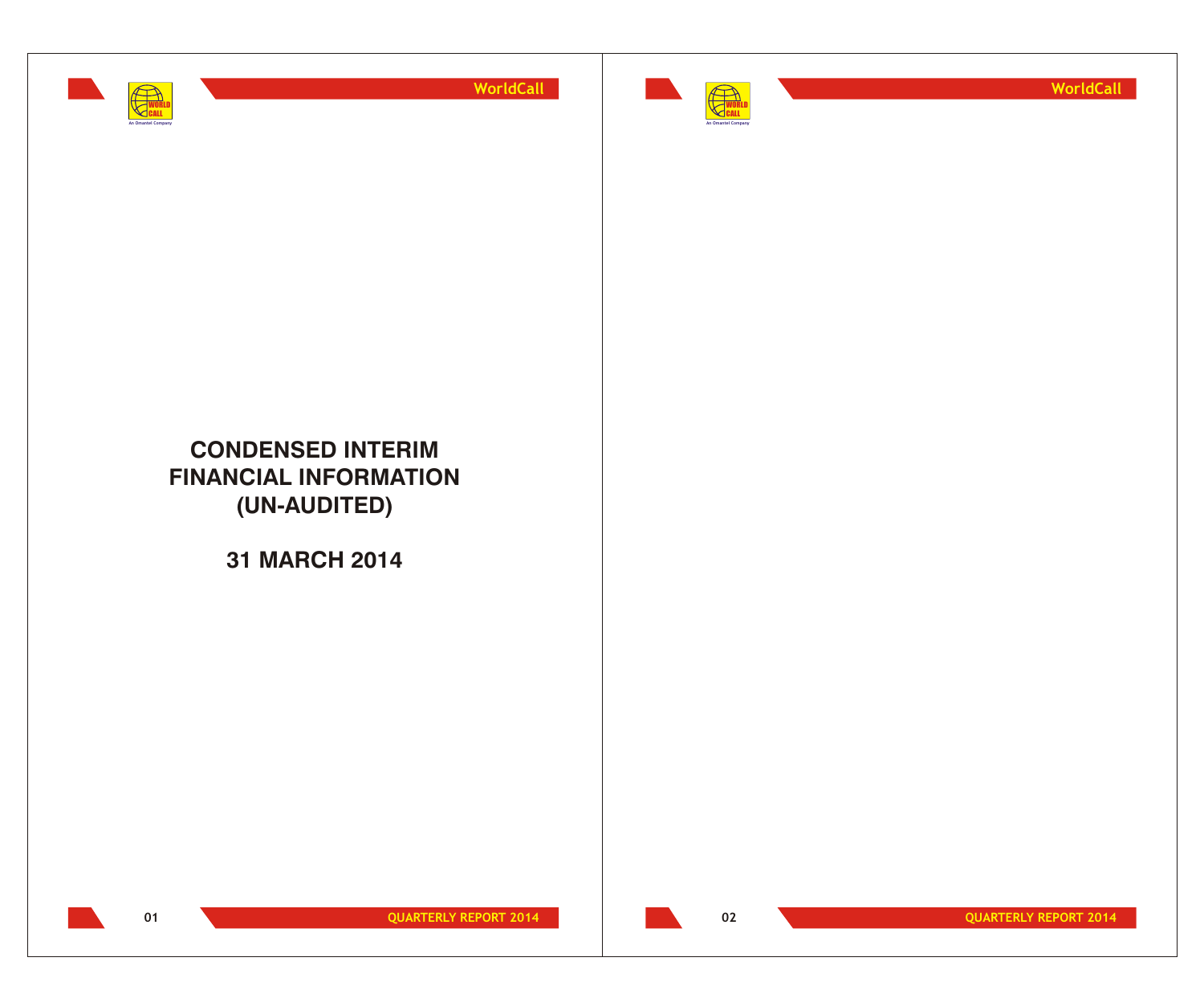

# VISION

WORLD CALL **An Omantel Company**

> We at Worldcall are committed to achieving dynamic growth and service excellence by being at the cutting edge of technological innovation. We strive to consistently meet and surpass customers', employees' and stake-holders' expectations by offering state-of-the-art telecom solutions with national & international footprints. We feel pride in making efforts to position Worldcall and Pakistan in the forefront of international arena.

# **MISSION STATEMENT**

In the telecom market of Pakistan, Worldcall to have an overwhelming impact on the basis of following benchmarks:

- Create new standards of product offering in basic and value added telephony by being more cost effective, easily accessible and dependable. Thus ensuring real value for money to all segments of market.
- Be a leader within indigenous operators in terms of market share, gross revenues and ARPU within five years and maintain the same positioning thereafter.
- Achieve utmost customer satisfaction by setting up high standards of technical quality and service delivery.

Ensuring the most profitable and sustainable patterns of ROI (Return on Investment) for the stake-holders.

# Contents

*Page Five*

Company information

*Page Seven*

Directors' review

*Page Nine* Condensed interim balance sheet

*Page Ten*

Condensed interim profit & loss account

*Page Eleven*

Condensed interim statement of comprehensive income

## *Page Twelve*

Condensed interim cash flow statement

*Page Thirteen*

Condensed interim statement of changes in equity

*Page Fourteen*

Notes to the condensed interim financial information

## *Page Twenty Five*

Condensed consolidated interim financial information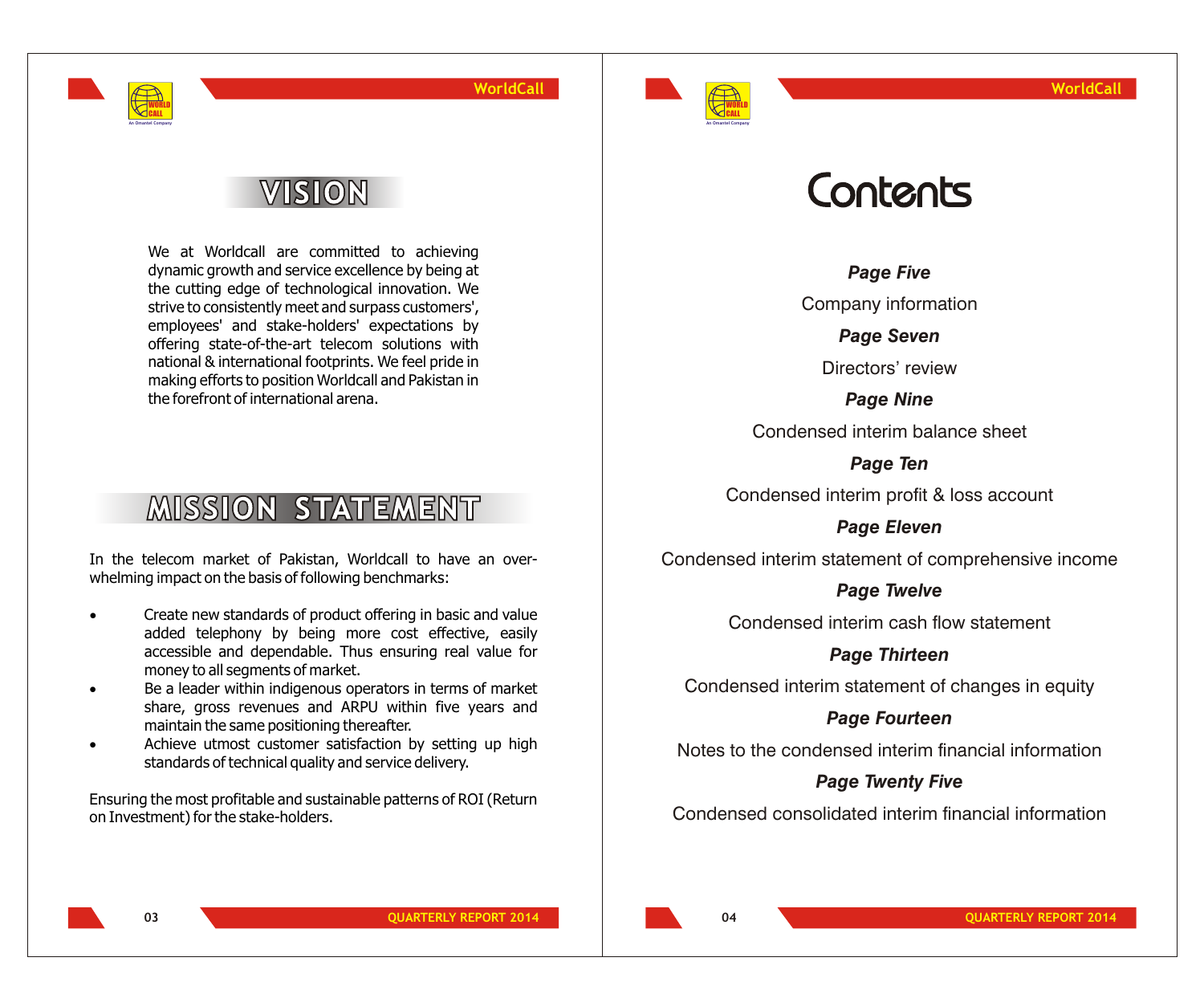

**WorldCall**



## **WorldCall**

|                                                              | <b>COMPANY INFORMATION</b>                                                                                                                                                                                                                      | <b>Bankers (In Alphabetic Order)</b>        | <b>Allied Bank Limited</b><br>Albaraka Bank (Pakistan) Limited<br>Askari Bank Limited                                                                                                                                                              |
|--------------------------------------------------------------|-------------------------------------------------------------------------------------------------------------------------------------------------------------------------------------------------------------------------------------------------|---------------------------------------------|----------------------------------------------------------------------------------------------------------------------------------------------------------------------------------------------------------------------------------------------------|
| Chairman                                                     | Mehdi Mohammed Al Abduwani                                                                                                                                                                                                                      |                                             | <b>Bank AI Habib Limited</b><br>Barclays Bank Plc Pakistan                                                                                                                                                                                         |
| <b>Chief Executive Officer</b>                               | Babar Ali Syed                                                                                                                                                                                                                                  |                                             | <b>Burj Bank Limited</b><br>Deutsche Bank AG                                                                                                                                                                                                       |
| Board of Directors (In Alphabetic order)                     | Mr. Aimen Bin Ahmed Al Hosni<br>Mr. Asadullah Khawaja<br>Mr. Mehdi Mohammed Al Abduwani (Chairman)<br>Mr. Samy Ahmed Abdulqadir Al Ghassany<br>Mr. Sohail Qadir<br>Dr. Syed Salman Ali Shah<br>Mr. Talal Said Marhoon Al Mamari (Vice Chairman) |                                             | <b>Faysal Bank Limited</b><br>Habib Bank Limited<br>Habib Metropolitan Bank Limited<br><b>HSBC Bank Middle East Limited</b><br><b>IGI Investment Bank Limited</b><br><b>JS Bank Limited</b><br><b>KASB Bank Limited</b><br><b>MCB Bank Limited</b> |
| <b>Chief Financial Officer</b>                               | Mr. Shahzad Saleem                                                                                                                                                                                                                              |                                             | National Bank of Pakistan<br>NIB Bank Limited                                                                                                                                                                                                      |
| <b>Executive Committee</b>                                   | Mr. Mehdi Mohammed Al Abduwani<br>Mr. Talal Said Marhoon Al Mamari<br>Mr. Aimen Bin Ahmed Al Hosni<br>Mr. Sohail Qadir<br>Mr. Babar Ali Syed (Chief Executive Officer)                                                                          |                                             | Pak Oman Investment Co. Limited<br>Soneri Bank Limited<br>Standard Chartered Bank (Pakistan) Limited<br><b>Summit Bank Limited</b><br>Tameer Microfinance Bank Limited<br>The Bank of Punjab                                                       |
| <b>Audit Committee</b>                                       | Mr. Talal Said Marhoon Al Mamari (Chairman)<br>Mr. Asadullah Khawaja (Vice Chairman)<br>Mr. Aimen Bin Ahmed Al Hosni (Member)<br>Dr. Syed Salman Ali Shah (Member)<br>Mirghani Hamza Al-Madani (Secretary)                                      | <b>Registrar and Shares Transfer Office</b> | United Bank Limited<br>THK Associates (Pvt.) Limited<br>Ground Floor, State Life Building No.3,<br>Dr. Zia-ud-Din Ahmed Road, Karachi.<br>Tel: (021) 111-000-322                                                                                   |
| <b>Human Resource &amp; Remuneration</b><br><b>Committee</b> | Mr. Samy Ahmed Abdul Qadir Al Ghassany<br>Mr. Aimen Bin Ahmed Al Hosni<br>Mr. Sohail Qadir<br>Mr. Talal Said Marhoon Al Mamari                                                                                                                  | <b>Registered Office/Head Office</b>        | 67-A, C/III, Gulberg-III,<br>Lahore, Pakistan<br>Tel: (042) 3587 2633-38<br>Fax: (042) 3575 5231                                                                                                                                                   |
| <b>Chief Internal Auditor</b>                                | Mirghani Hamza Al-Madani                                                                                                                                                                                                                        | Webpage                                     | www.worldcall.com.pk                                                                                                                                                                                                                               |
| <b>Company Secretary</b>                                     | Saud Mansoor Al Mazrooei                                                                                                                                                                                                                        |                                             |                                                                                                                                                                                                                                                    |
| <b>Auditors</b>                                              | A.F. Ferguson & Co.<br><b>Chartered Accountants</b>                                                                                                                                                                                             |                                             |                                                                                                                                                                                                                                                    |
| <b>Legal Advisers</b>                                        | M/s Miankot & Co.<br>Barristers, Advocates &<br>Corporate Legal Consultant                                                                                                                                                                      |                                             |                                                                                                                                                                                                                                                    |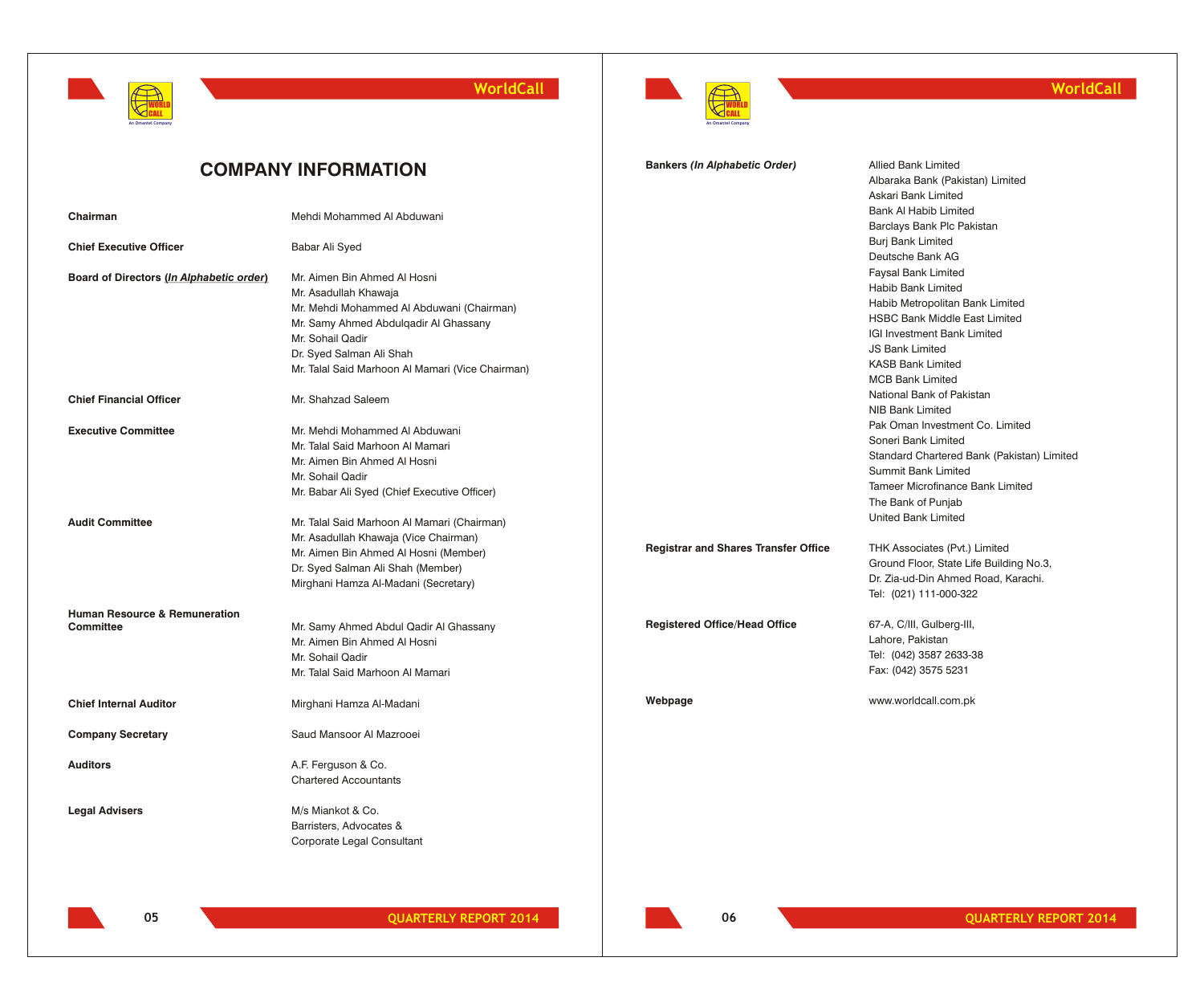



## **WorldCall**

## **DIRECTORS' REVIEW**

The Directors of Worldcall Telecom Limited ("WTL" or the "Company") are pleased to present the brief overview of the financial information for the quarter ended 31 March 2014.

## **Financial Overview**

During first quarter 2014 the company made net profit after tax of Rs 30 million. The revenue has decreased from Rs 970 million to Rs 693 million showing a decline of 29% against the comparative period. The reduction in business volume, charge of depreciation and high fixed cost contributed to a gross loss of Rs 54 million as against the gross profit of last year. Operating costs also witnessed favorable movement which cause saving of 8% against last period has arisen due to various cost cutting initiatives. The other income has significantly increased due to the appreciation of Rupee. After taking effects of finance cost and tax, the Company has closed the quarter at a net profit.

## **Future Outlook**

The funding enabled the management to pursue the plan of network improvement and infrastructure enhancements, many project rollout milestones have been achieved to date in this regards. The management believes that the Company has got the potential and capability to take advantage of these opportunities. The Company is also focusing on sales and marketing front by taking various initiatives to revamp brand image and enhance visibility. Once the strategized plan is put in place, the financial indicators will show positive improvements.

## **Company's staff and customers**

We express our appreciation and sincere thanks to all staff members for the hard work and dedication that they have put in. We further express our gratitude for our customers for their support and trust.

For and on behalf of the Board of Directors

**07**

Babaric **Lahore Babar Ali Syed**

30 April 2014 Chief Executive Officer

**QUARTERLY REPORT 2014 12.14 12.14 12.14 12.14 12.14 12.14 12.14 12.14 12.14 12.14 12.14 12.14 12.14 12.14 12.14 12.14 12.14 12.14 12.14 12.14 12.14 12.14 12.14 12.14 12.14**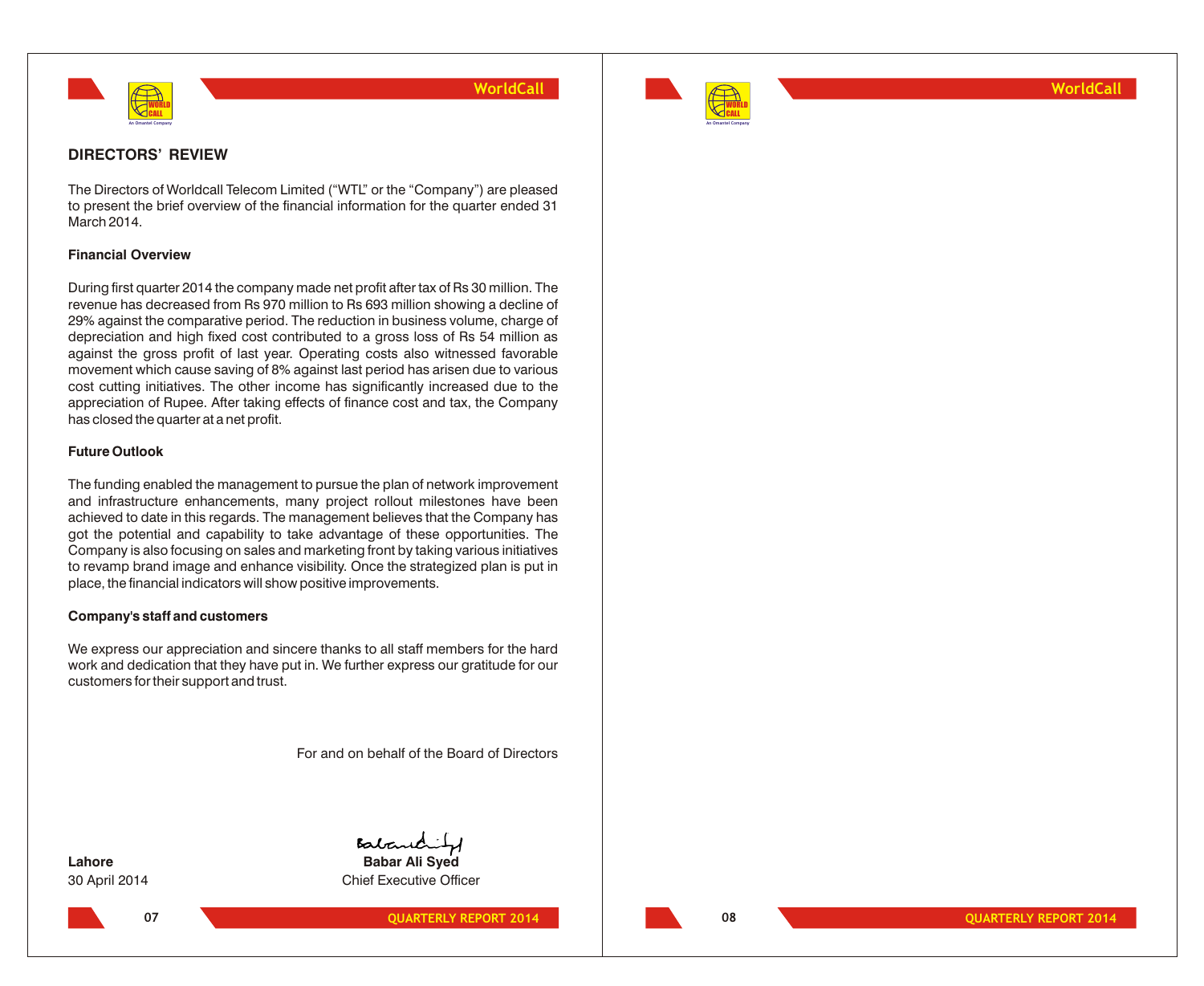

#### **CONDENSED INTERIM BALANCE SHEET (UN-AUDITED) AS AT 31 MARCH 2014 31 March** 31 December

|                                                                                                  |                         |                | 2014                         | 2013                   |
|--------------------------------------------------------------------------------------------------|-------------------------|----------------|------------------------------|------------------------|
|                                                                                                  |                         |                | <b>Un-Audited</b>            | Audited                |
| <b>NON-CURRENT ASSETS</b>                                                                        |                         | Note           | -------(Rupees in '000)--    |                        |
| Tangible fixed assets                                                                            |                         |                |                              |                        |
| Property, plant and equipment                                                                    |                         | 5              | 12,331,167                   | 12,520,955             |
| Capital work-in-progress                                                                         |                         |                | 1,240,532                    | 1,018,067              |
|                                                                                                  |                         |                | 13,571,699                   | 13,539,022             |
| Intangible assets                                                                                |                         | 6              | 4,723,059                    | 4,775,881              |
| <b>Investment properties</b>                                                                     |                         |                | 160,474                      | 160,474                |
| Long term trade receivables                                                                      |                         | $\overline{7}$ | 164,983                      | 172,794                |
| <b>Deferred taxation</b>                                                                         |                         |                | 2,550,513                    | 2,546,247              |
| Long term loans and deposits                                                                     |                         |                | 64,168                       | 77,615                 |
|                                                                                                  |                         |                | 21,234,896                   | 21,272,033             |
| <b>CURRENT ASSETS</b>                                                                            |                         |                |                              |                        |
| Stores and spares                                                                                |                         |                | 220,928                      | 186,253                |
| Stock-in-trade<br>Trade debts                                                                    |                         |                | 254,492<br>1,029,325         | 243,898<br>1,043,058   |
| Loans and advances - considered good                                                             |                         |                | 839,630                      | 969,604                |
| Deposits and prepayments                                                                         |                         |                | 615,812                      | 192,786                |
| Short term investments                                                                           |                         |                | 90,937                       | 83,193                 |
| Other receivables                                                                                |                         |                | 71,070                       | 79,665                 |
| Income tax recoverable - net                                                                     |                         |                | 158,240                      | 204,690                |
| Cash and bank balances                                                                           |                         |                | 1,720,787                    | 2,501,852              |
|                                                                                                  |                         |                | 5,001,221                    | 5,504,999              |
| Long term investment - classified as held for sale                                               |                         | 8              |                              |                        |
| <b>CURRENT LIABILITIES</b>                                                                       |                         |                | 5,001,221                    | 5,504,999              |
|                                                                                                  |                         |                |                              |                        |
| Current maturities of non-current liabilities                                                    |                         |                | 2,036,081                    | 1,831,247              |
| Running finance under mark up arrangements - secured                                             |                         | 9              | 787,432                      | 786,944                |
| Short term borrowings<br>License fee payable                                                     |                         |                | 66,756<br>1,021,500          | 69,756<br>1,021,500    |
| Trade and other payables                                                                         |                         |                | 6,735,018                    | 7,040,571              |
| Interest and mark up accrued                                                                     |                         |                | 225,643                      | 258,311                |
|                                                                                                  |                         |                | 10,872,430                   | 11,008,329             |
| <b>NET CURRENT LIABILITIES</b>                                                                   |                         |                | (5,871,209)                  | (5,503,330)            |
| <b>NON-CURRENT LIABILITIES</b>                                                                   |                         |                |                              |                        |
| Term finance certificates - secured                                                              |                         | 10             | 1,095,824                    | 1,095,824              |
| Long term loans                                                                                  |                         | 11             | 3,044,869                    | 3,201,197              |
| Retirement benefits                                                                              |                         |                | 335,986                      | 336,991                |
| Liabilities against assets subject to finance lease                                              |                         |                |                              | 1,423                  |
| Long term payables                                                                               |                         | 12             | 882,518                      | 1,123,506              |
| Long term deposits                                                                               |                         |                | 42,332                       | 42,333                 |
|                                                                                                  |                         |                | 5,401,529                    | 5,801,274              |
| Contingencies and commitments                                                                    |                         | 13             | 9,962,158                    | 9,967,429              |
| <b>REPRESENTED BY</b>                                                                            |                         |                |                              |                        |
| Authorized capital                                                                               |                         |                |                              |                        |
| 1,500,000,000 (31 December 2013: 1,500,000,000) ordinary shares of Rs. 10 each                   |                         |                | 15,000,000                   | 15,000,000             |
| 500,000 (31 December 2013: 500,000) preference shares of USD 100 each                            |                         |                |                              |                        |
| (USD 50,000,000 equivalent to Rs. 6,000,000,000)                                                 |                         |                | 6,000,000                    | 6,000,000              |
|                                                                                                  |                         | 14             |                              |                        |
| Ordinary share capital<br>Preference share capital                                               |                         | 15             | 8,605,716<br>3,537,700       | 8,605,716<br>3,537,700 |
| Share premium                                                                                    |                         |                | 837,335                      | 837,335                |
| Fair value reserve                                                                               |                         |                | 19,446                       | 11,702                 |
| Exchange translation reserve                                                                     |                         |                | (111, 200)                   | 144,300                |
| <b>Accumulated loss</b>                                                                          |                         |                | (3, 287, 508)                | (3,527,284)            |
|                                                                                                  |                         |                | 9,601,489                    | 9,609,469              |
| Surplus on revaluation                                                                           |                         |                | 360,669                      | 357,960                |
|                                                                                                  |                         |                | 9,962,158                    | 9,967,429              |
| The annexed notes 1 to 19 form an integral part of this condensed interim financial information. |                         |                |                              |                        |
|                                                                                                  | Batanc                  |                |                              |                        |
| Lahore                                                                                           | Chief Executive Officer |                |                              |                        |
| 09                                                                                               |                         |                | <b>QUARTERLY REPORT 2014</b> |                        |
|                                                                                                  |                         |                |                              |                        |



## **WorldCall**

## **CONDENSED INTERIM PROFIT AND LOSS ACCOUNT (UN-AUDITED) FOR THE QUARTER ENDED 31 MARCH 2014**

|                                  |          | <b>Quarter ended</b><br>31 March<br>2014 | Quarter ended<br>31 March<br>2013      |
|----------------------------------|----------|------------------------------------------|----------------------------------------|
|                                  |          | <b>Un-Audited</b>                        | Un-Audited                             |
|                                  |          |                                          | ----------(Rupees in '000)------------ |
| Revenue - net                    |          | 693,607                                  | 970,044                                |
| Direct cost                      |          | (747, 460)                               | (916, 573)                             |
| Gross (loss)/profit              |          | (53, 853)                                | 53,471                                 |
| Operating cost                   |          | (256, 341)                               | (277, 867)                             |
| <b>Operating loss</b>            |          | (310, 194)                               | (224, 396)                             |
| Finance cost                     |          | (163, 870)                               | (164, 132)                             |
|                                  |          | (474, 064)                               | (388, 528)                             |
| Other income                     |          | 575,075                                  | 8,146                                  |
| Other expenses                   |          |                                          | (78, 492)                              |
| Profit/(loss) before taxation    |          | 101,011                                  | (458, 874)                             |
| Taxation                         |          | (70, 685)                                | 202,329                                |
| Profit/(loss) after taxation     |          | 30,326                                   | (256, 545)                             |
| Basic earning/(loss) per share   | (Rupees) | (0.02)                                   | (0.30)                                 |
|                                  |          |                                          |                                        |
| Diluted earning/(loss) per share | (Rupees) | (0.02)                                   | (0.30)                                 |

The annexed notes 1 to 19 form an integral part of this condensed interim financial information.

Balanchity **Lahore Chief Executive Officer Chief Executive Officer Director** 



**10**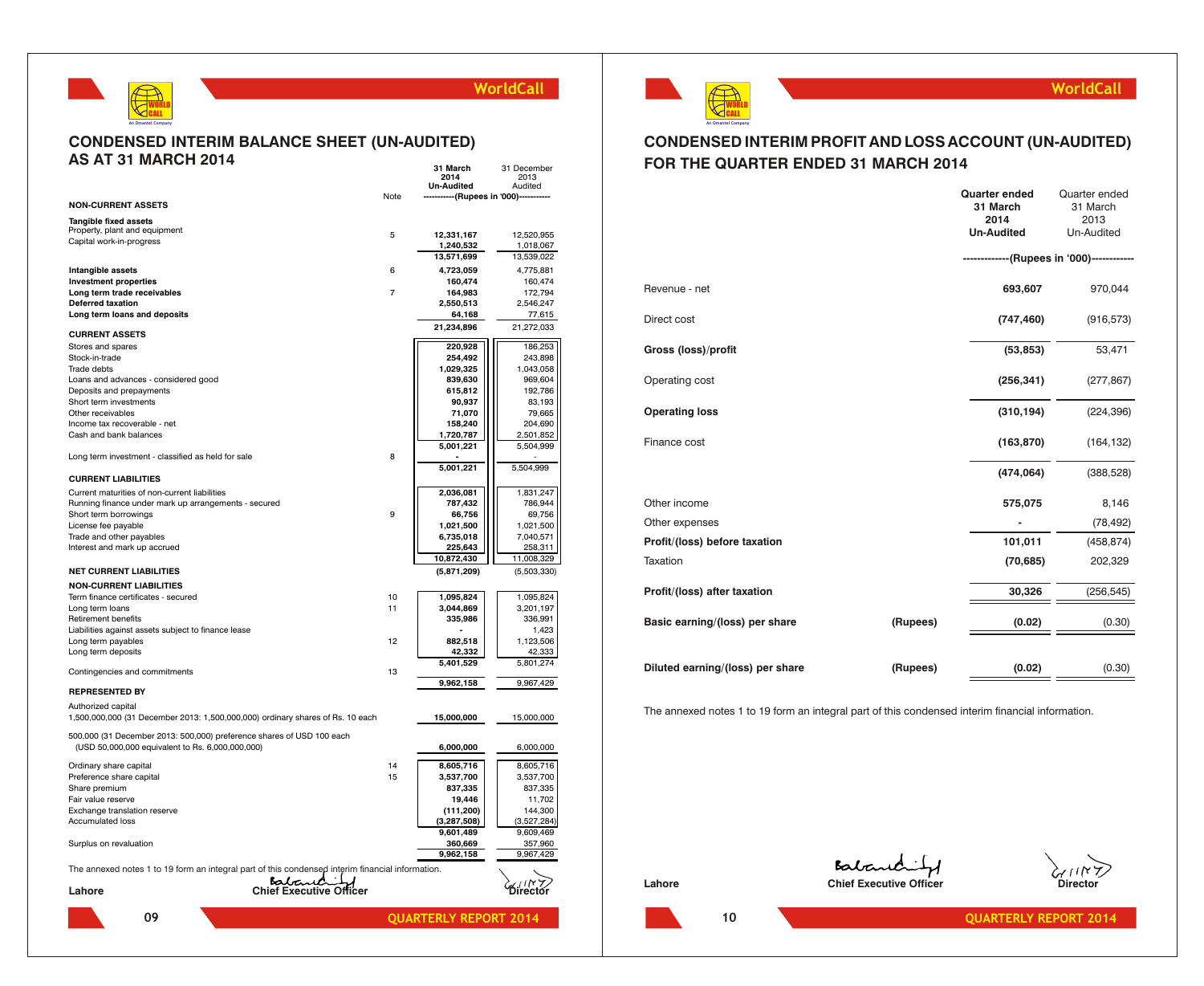

## **CONDENSED INTERIM STATEMENT OF COMPREHENSIVE INCOME (UN-AUDITED) FOR THE QUARTER ENDED 31 MARCH 2014**

|                                                                      | <b>Quarter ended</b><br>31 March<br>2014<br><b>Un-Audited</b> | Quarter ended<br>31 March<br>2013<br>Un-Audited |
|----------------------------------------------------------------------|---------------------------------------------------------------|-------------------------------------------------|
|                                                                      | ------------(Rupees in '000)-----------                       |                                                 |
| Profit/(loss) for the period                                         | 30,326                                                        | (256, 545)                                      |
| Other comprehensive income/(loss):                                   |                                                               |                                                 |
| Items that may be reclassified subsequently<br>to profit or loss:    |                                                               |                                                 |
| - Net change in fair value of available-for-sale<br>financial assets | 7,744                                                         | (4,597)                                         |
| Items that will not be reclassified to profit or loss                |                                                               |                                                 |
| Other comprehensive income - net of tax                              | 7,744                                                         | (4,597)                                         |
| Total comprehensive income/(loss) for the period - net of tax        | 38,070                                                        | (261, 142)                                      |

The annexed notes 1 to 19 form an integral part of this condensed interim financial information.



## **WorldCall**

## **CONDENSED INTERIM CASH FLOW STATEMENT (UN-AUDITED) FOR THE QUARTER ENDED 31 MARCH 2014**

|                                                                  | <b>Note</b> | <b>Quarter ended</b><br>31 March<br>2014<br><b>Un-Audited</b><br>-----------(Rupees in '000)-------- | Quarter ended<br>31 March<br>2013<br>Un-Audited |
|------------------------------------------------------------------|-------------|------------------------------------------------------------------------------------------------------|-------------------------------------------------|
| Cash flows from operating activities                             |             |                                                                                                      |                                                 |
| Cash (used in)/generated from operations                         | 16          | (476, 424)                                                                                           | 268,673                                         |
| Retirement benefits paid                                         |             | (21, 887)                                                                                            | (33, 330)                                       |
| Finance cost paid                                                |             | (140, 395)                                                                                           | (136, 540)                                      |
| Taxes paid                                                       |             | (28, 500)                                                                                            | (4,378)                                         |
| Net cash (outflow)/inflow from operating activities              |             | (667, 206)                                                                                           | 94,425                                          |
| Cash flows from investing activities                             |             |                                                                                                      |                                                 |
| Fixed capital expenditure                                        |             | (346, 291)                                                                                           | (137, 197)                                      |
| Proceeds from sale of property, plant and equipment              |             | 4,035                                                                                                | 5,869                                           |
| Net cash outflow from investing activities                       |             | (342, 256)                                                                                           | (131, 328)                                      |
| Cash flows from financing activities                             |             |                                                                                                      |                                                 |
| Proceeds received against long term loan - net                   |             | 248,231                                                                                              |                                                 |
| Running finance - net                                            |             | 488                                                                                                  | 2,394                                           |
| (Payment)/receipt of short term borrowings - net                 |             | (3,000)                                                                                              | 21,991                                          |
| Repayment of liabilities against assets subject to finance lease |             | (17, 322)                                                                                            | (13, 768)                                       |
| Net cash inflow from financing activities                        |             | 228,397                                                                                              | 10,617                                          |
| Net decrease in cash and cash equivalents                        |             | (781,065)                                                                                            | (26, 286)                                       |
| Cash and cash equivalents at the beginning of the period         |             | 2,501,852                                                                                            | 100,742                                         |
| Cash and cash equivalents at the end of the period               | 17          | 1,720,787                                                                                            | 74,456                                          |
|                                                                  |             |                                                                                                      |                                                 |

The annexed notes 1 to 19 form an integral part of this condensed interim financial information.

**Lahore Chief Executive Officer**<br>Chief Executive Officer





**Chief Executive Officer** Chief Executive Officer Director



**12**

**11 QUARTERLY REPORT 2014 CUARTERLY REPORT 2014 12 12 QUARTERLY REPORT 2014**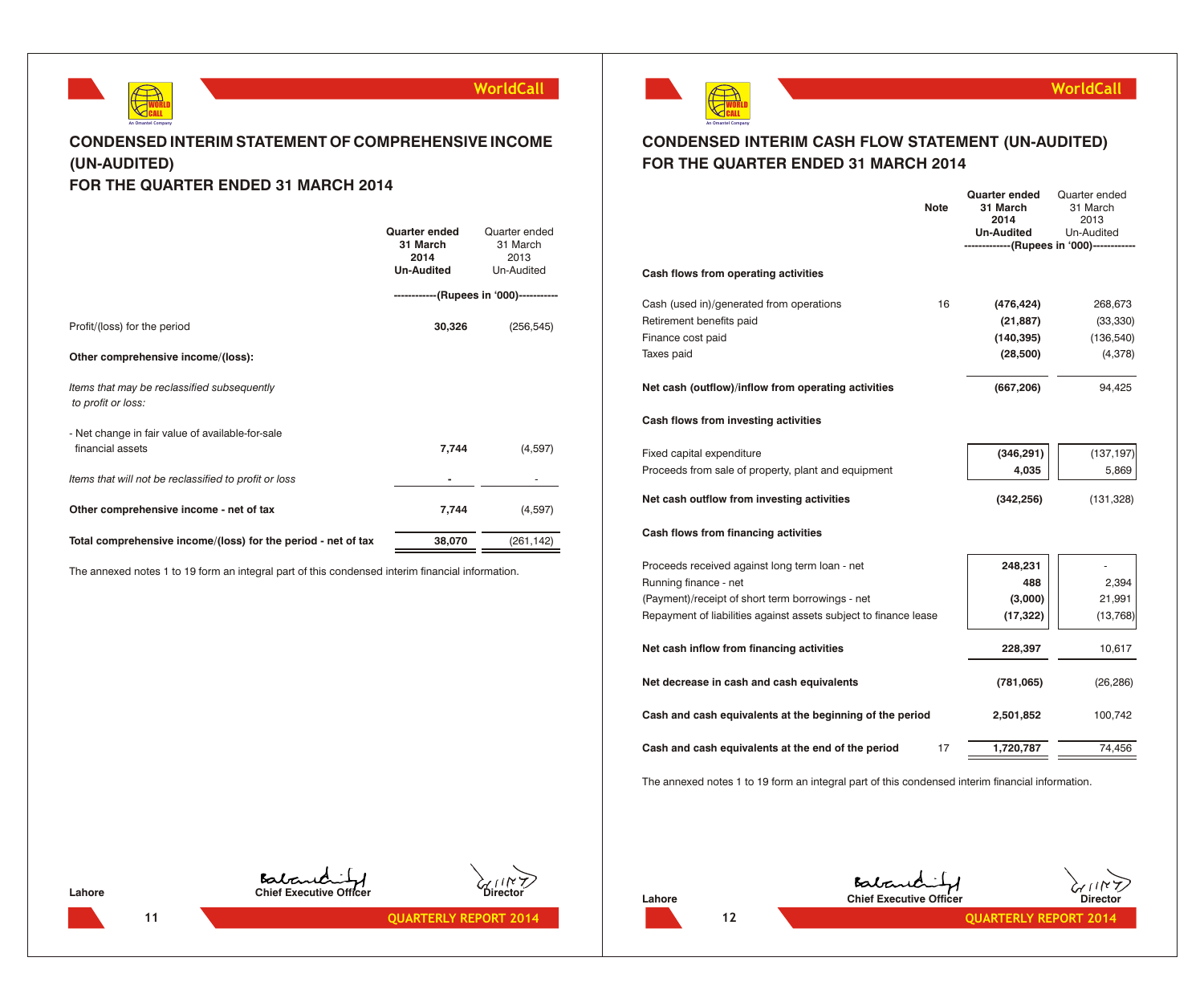



## **NOTES TO THE CONDENSED INTERIM FINANCIAL INFORMATION (UN-AUDITED) FOR THE QUARTER ENDED 31 MARCH 2014**

## **1 Legal status and nature of business**

Worldcall Telecom Limited ("the Company") is a public limited company incorporated in Pakistan on 15 March 2001 under the Companies Ordinance, 1984 and its shares are quoted on the Karachi and Lahore Stock Exchanges. The Company commenced its operations on 01 December 2004 and is engaged in providing Wireless Local Loop ("WLL") and Long Distance & International ("LDI") services in Pakistan, operation and maintenance of public payphones network and re-broadcasting international/national satellite/terrestrial wireless and cable television and radio signals as well as interactive communication and to establish, maintain and operate the licensed telephony services. The Company has been licensed by Pakistan Telecommunication Authority ("PTA") and Pakistan Electronic Media Regulatory Authority ("PEMRA") for these purposes. The registered office of the Company is situated at 67A, C-III, Gulberg III, Lahore. In the year ended 30 June 2008, 56.80% shares (488,839,429 ordinary shares) had been acquired by Oman Telecommunications Company SAOG ("the Parent company"). In addition to this, the Parent company has also invested in preference shares as stated in note 15 to this financial information.

#### **2 Basis of preparation**

## **2.1 Statement of Compliance**

This condensed interim unconsolidated financial information for the period ended 31 March 2014 has been prepared in accordance with the requirements of the International Accounting Standard 34 - Interim Financial Reporting and provisions of and the directives issued under the Companies Ordinance, 1984. In case where requirements of the Companies Ordinance, 1984 differ, the provisions of or directives issued under the Companies Ordinance, 1984 or directive issued by Securities and Exchange Commission of Pakistan ("SECP") have been followed. This condensed interim financial information does not include all the information and disclosures required in the annual financial statements and should be read in conjunction with the annual financial statements of the Company for the year ended 31 December 2013.

This condensed interim unconsolidated financial information is being submitted to the shareholders as required by section 245 of Companies Ordinance, 1984.

#### **2.2 Accounting convention and basis of preparation**

This condensed interim financial statement has been prepared under the historical cost convention, except for revaluation of investment properties, plant and equipment, intangible assets and certain financial assets at fair value, and recognition of certain employee benefits and financial liabilities at present value.

#### **3 Accounting policies**

Accounting policies adopted for preparation of this condensed interim financial information are same as those applied in the preparation of the annual audited financial statements of the Company for the year ended 31 December 2013 and stated therein.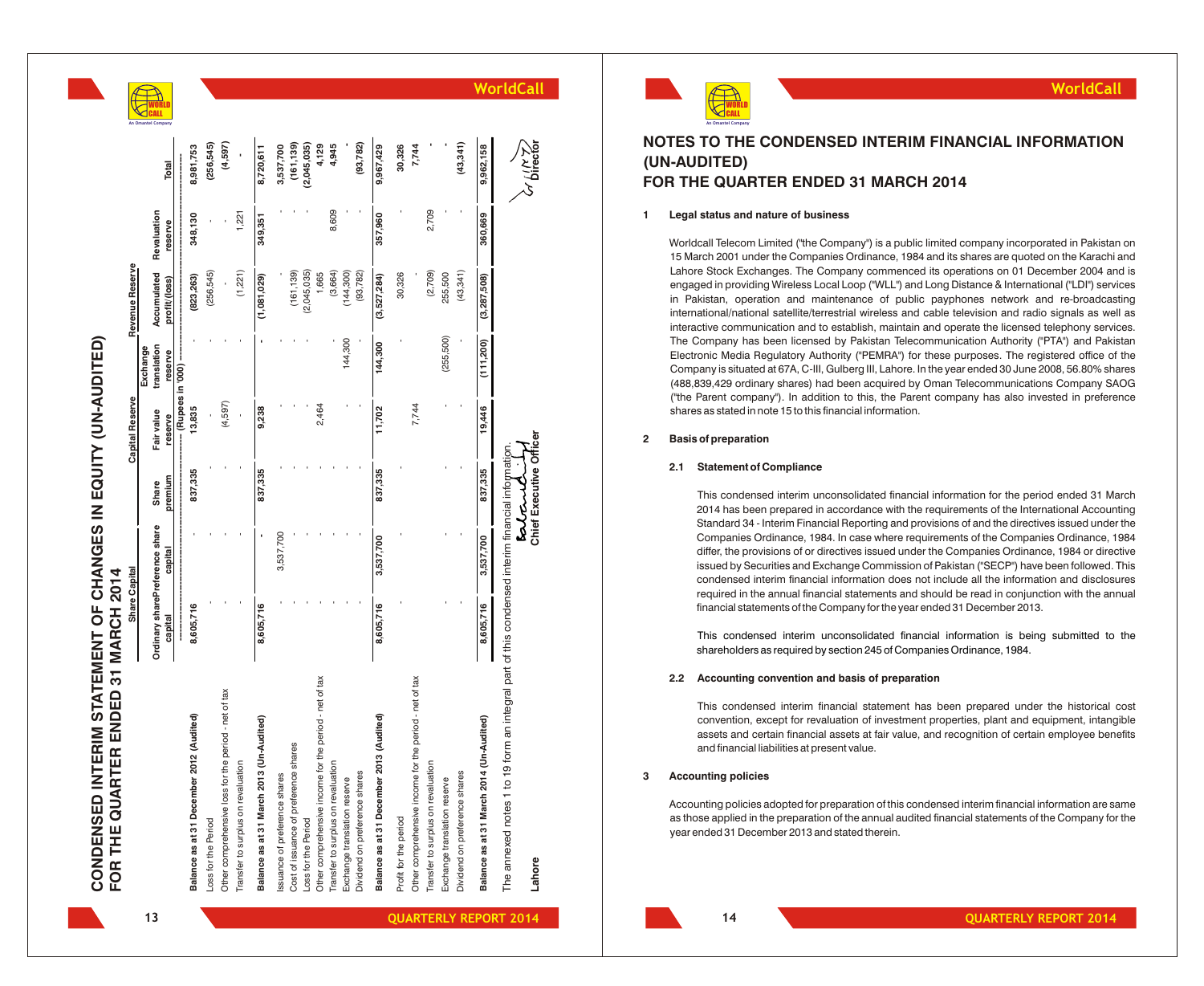

#### **4. Significant accounting judgments and estimates**

The preparation of condensed interim financial information in conformity with approved accounting standards requires management to make judgements, estimates and assumptions that affect the application of accounting policies and reported amounts of assets and liabilities, income and expenses. The estimates, associated assumptions and judgements are based on historical experience and various other factors that are believed to be reasonable under the circumstances, the result of which form the basis of making the judgements about carrying values of assets and liabilities that are not readily apparent from other sources. Actual results may differ from these estimates. In preparing this condensed interim unconsolidated financial information, the significant judgements made by management in applying accounting policies and the key sources of estimation were the same as those that were applied to the financial statements for the year ended 31 December 2013.

|     |                                                         |             | 31 March          | 31 December                      |
|-----|---------------------------------------------------------|-------------|-------------------|----------------------------------|
|     |                                                         |             | 2014              | 2013                             |
|     |                                                         | <b>Note</b> | <b>Un-Audited</b> | Audited                          |
| 5   | Property, plant and equipment                           |             |                   | --------(Rupees in '000)-------- |
|     | <b>Owned and leased assets</b>                          |             |                   |                                  |
|     |                                                         |             |                   |                                  |
|     | Opening book value                                      |             | 12,520,955        | 13,002,060                       |
|     | Additions during the period                             | 5.1         | 133,142           | 831,490                          |
|     |                                                         |             | 12,654,097        | 13,833,550                       |
|     | Disposals for the period (at book value)                | 5.2         | (33)              | (46,090)                         |
|     | Adjustment during the period (at book value)            |             |                   | (631)                            |
|     | Depreciation charged during the period                  |             | (322, 897)        | (1, 265, 874)                    |
|     | Closing book value                                      | 5.3         | 12,331,167        | 12,520,955                       |
| 5.1 | Following is the details of additions during the period |             |                   |                                  |
|     | Leasehold improvements                                  |             | 307               | 1,477                            |
|     | Plant and equipment                                     |             | 131,711           | 823,293                          |
|     | Office equipment                                        |             | 282               | 1,284                            |
|     | Computers                                               |             | 842               | 1,844                            |
|     | Vehicles                                                |             |                   | 3,592                            |
|     |                                                         |             | 133,142           | 831,490                          |
| 5.2 | Following are the book values of disposals              |             |                   |                                  |
|     | during the period                                       |             |                   |                                  |
|     | Leasehold improvement                                   |             |                   | (11)                             |
|     | Plant and equipment                                     |             |                   | (39, 258)                        |
|     | Office equipment                                        |             | (27)              | (632)                            |
|     | Computers                                               |             |                   | (45)                             |
|     | Furniture and fixtures                                  |             | (6)               | (273)                            |
|     | Vehicles                                                |             |                   | (5,871)                          |
|     |                                                         |             | (33)              | (46,090)                         |
|     |                                                         |             |                   |                                  |

**5.3** Property, plant and equipment includes equipment deployed in implementing the Universal Service Fund network which is subject to lien exercisable by Universal Service Fund Company ("USFC") in the event of failure by the Company to maintain service availability and quality specification.



#### **6. Intangible assets (at book value)** Licenses **1,538,339** 1,577,738 Patents and copyrights<br>
Indefeasible right of use - media cost<br> **- 6.1 619.233 632.300** Indefeasible right of use - media cost 6.1 Software **11,993** 12,349 **An Omantel Company 31 March 2014 Un-Audited** 31 December 2013 Audited **--------(Rupees in '000)-------- Note**

**6.1** During the year 2011, the Company acquired an indefeasible right of use in respect of capacity procured from Multinet Pakistan (Private) Limited for a period of 15 years.

Goodwill *6.2* **2,553,494** 2,553,494

**6.2** Goodwill represents the difference between the cost of the acquisition (fair value of consideration paid) and fair value of the net identifiable assets acquired at the time of merger of Worldcall Telecom Limited with Worldcall Communications Limited, Worldcall Multimedia Limited and Worldcall Broadband Limited.

The Company assessed the recoverable amount of Goodwill at 31 March 2014 and determined that, as of this date, there is no indication of impairment of Goodwill. The recoverable amount was calculated on the basis of five years financial business plan approved by the Board.

The business plan also includes a comprehensive analysis of the existing operational deployments of the Company along with strategic direction of future investments and business growth. Discount rate of 25.18% was used for the calculation of net present value of future cash flows. The cash flows beyond the five years period have been extrapolated using a steady 5% growth rate which is consistent with the long-term average growth rate for the industry.

**7.** This represents receivable from the sale of optical fiber cable stated at amortized cost by using a discount rate of 16% per annum.

|    |                                                    | 31 March   | 31 December                      |
|----|----------------------------------------------------|------------|----------------------------------|
|    |                                                    | 2014       | 2013                             |
|    |                                                    | Un-Audited | Audited                          |
|    |                                                    |            | --------(Rupees in '000)-------- |
| 8. | Long term investment - classified as held for sale |            |                                  |

#### **Foreign subsidiary - unquoted**

**Worldcall Telecommunications Lanka (Private) Limited (Incorporated in Sri Lanka)**

7,221,740 (31 December 2013: 7,221,740) ordinary shares of Sri Lankan Rupees 10 each. Equity held 70.65% (31 December 2013: 70.65%) **44,406** 44,406 Share deposit money **13,671** 13,671

Provision for impairment **(58,077)** (58,077)

**16**

The Company's foreign subsidiary namely Worldcall Telecommunications Lanka (Private) Limited ("the Subsidiary) has been suffering losses for last many years as the demand for payphones in Sri

**15**

**58,077** 58,077

**-** -

**4,723,059** 4,775,881

**WorldCall**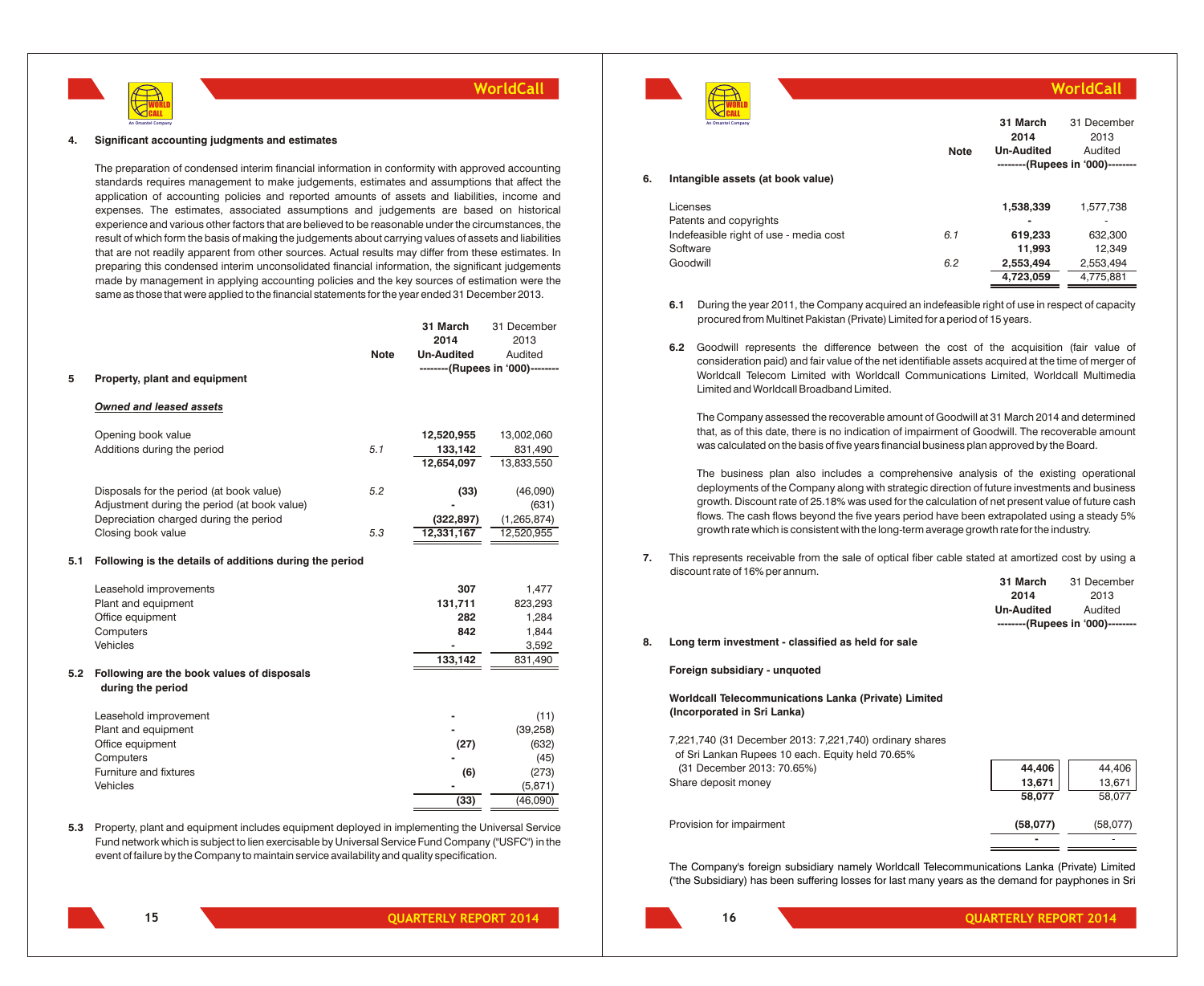

Lanka has greatly diminished. Keeping in view the Sri Lankan market conditions and negative equity of the Subsidiary, the management decided and approved the winding up of the Subsidiary. Long term investment in subsidiary was classified as discontinued operations.

| 9 | Short term borrowings    | <b>Note</b> | 31 March<br>2014<br><b>Un-Audited</b><br>--------(Rupees in '000)-------- | 31 December<br>2013<br>Audited |
|---|--------------------------|-------------|---------------------------------------------------------------------------|--------------------------------|
|   | Soneri Bank Limited - I  | 9.1         | 32.051                                                                    | 35,051                         |
|   | Soneri Bank Limited - II | 9.2         | 34.705                                                                    | 34,705                         |
|   |                          |             | 66,756                                                                    | 69,756                         |

**9.1** This facility is repayable up to 23 May 2014 having mark up of six month KIBOR plus 4% per annum. It is secured through joint pari passu hypothecation charge with 25% margin.

**9.2** This facility is repayable up to 23 May 2014 having mark up of six month KIBOR plus 4% per annum. It is secured through joint pari passu hypothecation charge with 25% margin.

|    |                                            |             | 31 March<br>2014  | 31 December<br>2013              |
|----|--------------------------------------------|-------------|-------------------|----------------------------------|
|    |                                            | <b>Note</b> | <b>Un-Audited</b> | Audited                          |
| 10 | <b>Term Finance Certificates - secured</b> |             |                   | --------(Rupees in '000)-------- |
|    | Term finance certificates                  |             | 1,643,735         | 1,643,735                        |
|    | Initial transaction cost                   |             | (53,994)          | (53,994)                         |
|    |                                            |             | 1.589.741         | 1.589.741                        |
|    | Amortization of transaction cost           |             | 53,994            | 53,994                           |
|    |                                            |             | 1,643,735         | 1,643,735                        |
|    | Current maturity                           |             | (547, 911)        | (547, 911)                       |
|    |                                            |             | 1,095,824         | 1,095,824                        |
|    |                                            |             |                   |                                  |

Term finance certificates have a face value of Rs. 5,000 per certificate.

#### *Term finance certificates*

These represent listed Term Finance Certificates ("TFC") amounting to Rs. 3,838 million. Rs. 3,000 million were offered Pre-IPO out of which Rs. 2,838 million were subscribed by underwriters and Rs. 1,000 million was received from public against subscription. Profit rate is charged at six months average KIBOR plus 1.60% per annum.

These TFC's have been rescheduled by majority of TFC holders. The principal will be repayable in three semi annual instalments commencing from 07 October 2014.

|                     |             |           | 31 December                                           |
|---------------------|-------------|-----------|-------------------------------------------------------|
|                     |             | 2014      | 2013                                                  |
|                     | <b>Note</b> |           | Audited                                               |
| Long term loans     |             |           | --------(Rupees in '000)--------                      |
| Askari Bank Limited | 11.1        | 2,879,971 | 3,201,197                                             |
| Summit Bank Limited | 11.2        |           | ۰                                                     |
|                     |             |           | 3,201,197                                             |
|                     |             |           |                                                       |
|                     |             |           | 31 March<br><b>Un-Audited</b><br>164,898<br>3,044,869 |



## **WorldCall**

|                                  |             | 31 March<br>2014  | 31 December<br>2013              |
|----------------------------------|-------------|-------------------|----------------------------------|
|                                  | <b>Note</b> | <b>Un-Audited</b> | Audited                          |
|                                  |             |                   | --------(Rupees in '000)-------- |
| 11.1 Askari Bank Limited         |             |                   |                                  |
| Receipt                          |             | 2,943,855         | 2,943,855                        |
| Initial transaction cost         |             | (129, 365)        | (129, 365)                       |
|                                  |             | 2,814,490         | 2,814,490                        |
|                                  |             |                   |                                  |
| Amortization of transaction cost |             | 23,386            | 16,762                           |
|                                  |             | 2,837,876         | 2,831,252                        |
|                                  |             |                   |                                  |
| Exchange loss                    |             | 433,695           | 685,545                          |
|                                  |             | 3,271,571         | 3,516,797                        |
|                                  |             |                   |                                  |
| Current maturity                 |             | (391,600)         | (315,600)                        |
|                                  |             | 2,879,971         | 3,201,197                        |

This represents foreign currency syndicated loan facility amounting to USD 35 million from Askari Bank Limited Off-Shore Banking Unit, Bahrain with the lead arranger being Askari Bank Limited. Initially, this loan was repayable in 20 equal quarterly instalments with 2 years grace period commencing from 06 June 2013. Profit is being charged at three months average LIBOR plus 1.75% per annum and monitoring fee at 1.20% per annum. To secure the facility an unconditional, irrevocable, first demand stand-by letter of credit has been issued by National Bank of Oman favouring Askari Bank Limited against the corporate guarantee of Oman Telecommunication Company SAOG. This arrangement shall remain effective until all obligations under the facility are settled.

This loan was rescheduled by Askari Bank Limited. Keeping other terms and conditions of the agreement un-modified, the principal is repayable in 16 quarterly instalments commencing from 06 June 2014. The aggregate grace period now stands at 3 years from the original date of the loan facility, as per revised terms of the agreement.

|                                  | 31 March          | 31 December                      |
|----------------------------------|-------------------|----------------------------------|
|                                  | 2014              | 2013                             |
|                                  | <b>Un-Audited</b> | Audited                          |
| 11.2 Summit Bank Limited         |                   | --------(Rupees in '000)-------- |
| Receipt                          | 250,000           |                                  |
| Initial transaction cost         | (1,769)           |                                  |
|                                  | 248,231           |                                  |
| Amortization of transaction cost |                   |                                  |
|                                  | 248,231           |                                  |
| Current maturity                 | (83, 333)         |                                  |
|                                  | 164,898           |                                  |
|                                  |                   |                                  |

This represents a term finance facility of PKR 250 million. This loan is repayable over a period of 18 equal monthly instalments commencing from 01 October 2014. Profit is being charged at current TDR rate plus 2.5%. It is secured through lien over TDR with 10% margin along with initial ranking charge which is to be upgraded to joint pari passu hypothecation charge with 25% margin within 60 days.

**17**

**31 March**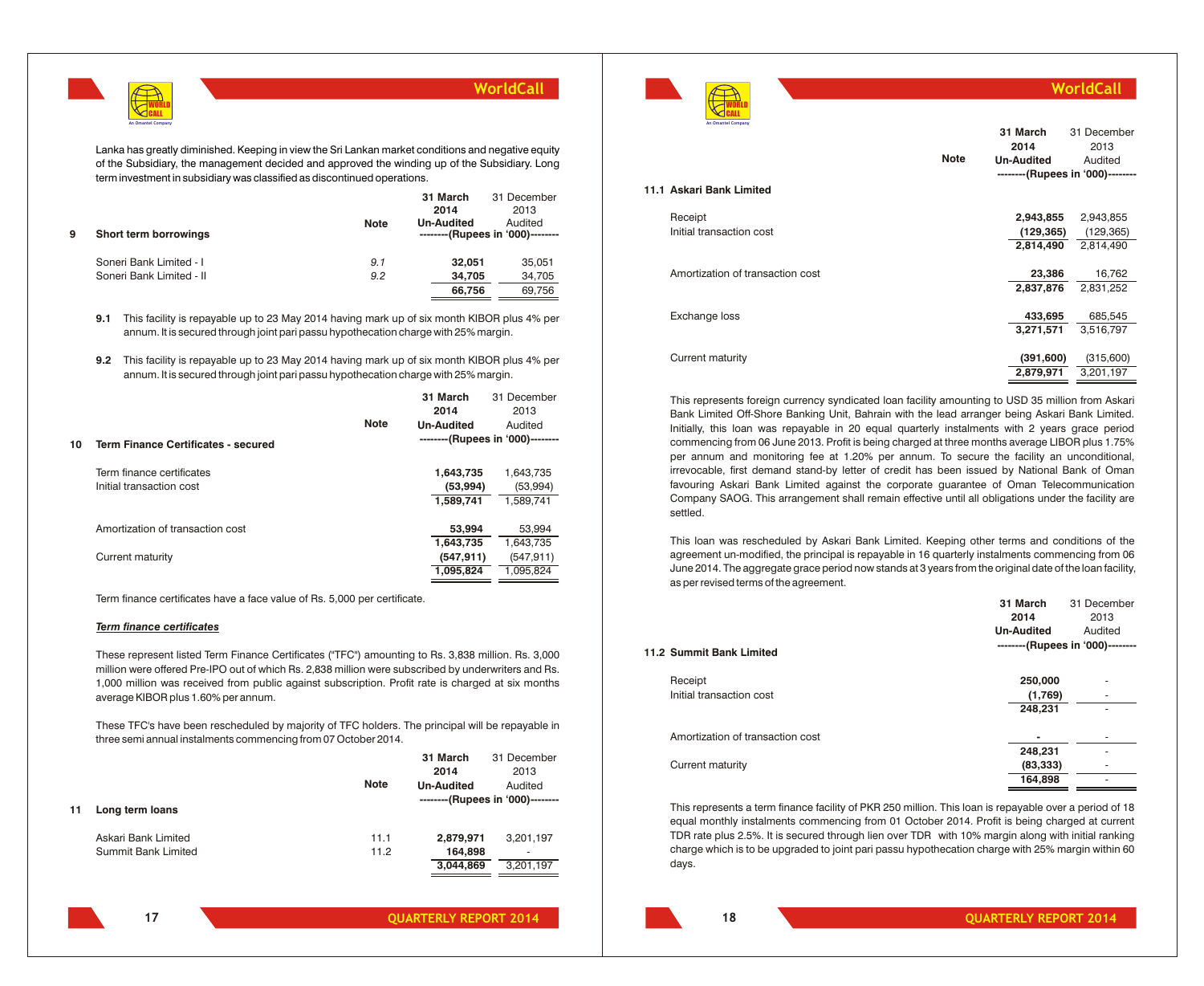**WorldCall** WORLD CALL **An Omantel Company 12 Long term payables 31 March 2014 Un-Audited** 31 December 2013 Audited **--------(Rupees in '000)--------**

| Pavable to PTA                                 | 560.932                  | 599.230   |
|------------------------------------------------|--------------------------|-----------|
| Pavable to Multinet Pakistan (Private) Limited | $\overline{\phantom{a}}$ | 58.102    |
| Suppliers                                      | 321.586                  | 466.174   |
|                                                | 882.518                  | 1.123.506 |

#### **13 Contingencies and commitments**

#### **Contingencies**

#### **13.1 Billing disputes with Pakistan Telecommunication Company Limited ("PTCL")**

- **13.1.1** There is a dispute of Rs 72.64 million (31 December 2013: Rs 72.64 million) with PTCL of non revenue time of prepaid calling cards and Rs 44.37 million (31 December 2013: Rs 47.24 million) for excess minutes billed on account of interconnect and settlement charges. The Company is hopeful that matter will be decided in favour of the Company.
- **13.1.2** PTCL has charged the Company excess Domestic Private Lease Circuits ("DPLC") and other media charges amounting to Rs. 214.07 million (31 December 2013: Rs.211.07 million) on account of difference in rates, distances and date of activations. The Company has deposited Rs. 40 million (31 December 2013: Rs. 40 million) in Escrow Account on account of dispute of charging of bandwidth charges from the date of activation of Digital Interface Units ("DIUs") for commercial operation and in proportion to activation of DIUs related to each DPLC link and excess charging in respect of Karachi-Rawalpindi link which was never activated. The Company is hopeful that the matter will be decided in favour of the Company.

#### **13.2 Disputes with PTA**

- **13.2.1** There is a dispute with PTA on roll out of the Company's 479 MHz and 3.5 GHz frequency band licenses for allegedly not completing roll out within prescribed time. The dispute is pending adjudication at PTA. The Company is hopeful that the issue will be favourably resolved at the level of PTA.
- **13.2.2** There is a dispute with PTA on payment of research and development fund contribution amounting to Rs. 5.65 million (31 December 2013: Rs. 5.65 million). The legal validity of this fund is under challenge before the Honourable Supreme Court of Pakistan. The Company is hopeful of a favourable decision.
- **13.2.3** There is a dispute with PTA on payment of contribution of Access Promotion Contribution (APC) for Universal Service Fund (USF) amounting to Rs. 491 million (31 December 2013: Rs. 491 million) in relation to the period prior to the valid formation of USF fund by the Federal Government. Out of this amount, Rs. 394 million has been deposited with PTA. The matter is pending adjudication before the Honourable Supreme Court of Pakistan. The Company is hopeful of a favourable decision.

#### **13.3 Taxation issues**

**13.3.1** Income Tax Return for the tax year ended 30 June 2006 was filed under the self assessment scheme. Subsequently, the case was re-opened by invoking the provisions of section 122 (5A). Additions were made on account of brought forward losses, gratuity and goodwill of Rs. 773 million. The appeal of the Company is pending in Income Tax Appellate Tribunal Lahore. The Company is hopeful that the matter will be decided in favour of the Company.



**QUARTERLY REPORT 2014 QUARTERLY REPORT 2014**

WORLD CALL **An Omantel Company**

## **13.3.2** Income Tax Returns for the tax year ended 30 June 2003 were filed under the self assessment scheme of Worldcall Communications Limited, Worldcall Multimedia Limited, Worldcall Broadband Limited and Worldcall Phone cards Limited, now merged into the Company. The Company has received orders under section 122(5A) against the said returns filed under self assessment on 02 January 2009. As per Orders, the Income Tax Department intends to amend the returns on certain issues such as depreciation, turnover tax adjustment, gratuity provision, share premium, allocation of expenses to capital gain, mark up from associates and share deposit money amounting to Rs. 29.9 million. An appeal has been filed by the Company against the orders before the Commissioner of Income Tax (Appeals). Commissioner of Income Tax (Appeals) has restored the original assessment order U/S 177 dated 17 May 2005 for Worldcall Broadband Limited. Remaining appeals were also decided and a partial relief was given by CIT (Appeals), while being aggrieved, the Company has filed appeals in Income Tax Appellate Tribunal Lahore. Based on legal advice, the Company is hopeful that matter will be decided in favour of the Company.

**13.3.3** There is a dispute with Sales Tax Authorities for payment of Rs. 167 million claimed and obtained as sales tax refund in the year 2006 by the Company. The matter is presently being adjudicated by the Honourable Lahore High Court Lahore. An injunction currently holds field which precludes recovery from the Company. The Company has paid 20% of principal amount to date to the department against the said dispute. Moreover, this is an industrial issue and in case companies of other jurisdiction, the Inland Revenue Tribunal has dismissed the case of sales tax authorities. It is therefore that, the Company is hopeful of a favourable decision.

## **13.4 Others**

**13.4.1** Samsung claimed an amount of Rs 137.06 million (USD 1.4 million) (31 December 2013: Rs. 147.28, USD 1.4 million) against its receivables under a certain settlement and service agreement. However, the Company denies the claim on the basis that Samsung failed to fulfil its obligations and did not provide services for which Company reserves the right to initiate appropriate proceedings against Samsung. Based on the legal advice, the Company is hopeful that matter will be resolved in its favour.

|     |                                                                                         | 31 March<br>2014<br><b>Un-Audited</b> | 31 December<br>2013<br>Audited<br>--------(Rupees in '000)-------- |
|-----|-----------------------------------------------------------------------------------------|---------------------------------------|--------------------------------------------------------------------|
|     | <b>Commitments</b>                                                                      |                                       |                                                                    |
|     | 13.5 Outstanding guarantees                                                             | 1,119,927                             | 1,119,927                                                          |
|     | 13.6 Commitments in respect of capital expenditure                                      | 2,307,667                             | 2,346,433                                                          |
|     | 13.7 Outstanding letters of credit                                                      | 194,877                               | 56,203                                                             |
| 14. | Issued, subscribed and paid up share capital                                            |                                       |                                                                    |
|     | 860,571,513 (December 2013: 860,571,513) ordinary<br>of Rs. 10 each                     | 8,605,716                             | 8,605,716                                                          |
| 15. | Preference share capital                                                                |                                       |                                                                    |
|     | 350,000 (December 2013:350,000) preference shares of<br>USD 100 each fully paid in cash | 3,537,700                             | 3,537,700                                                          |
|     | 20                                                                                      | <b>OUARTERLY REPORT 2014</b>          |                                                                    |

## **WorldCall**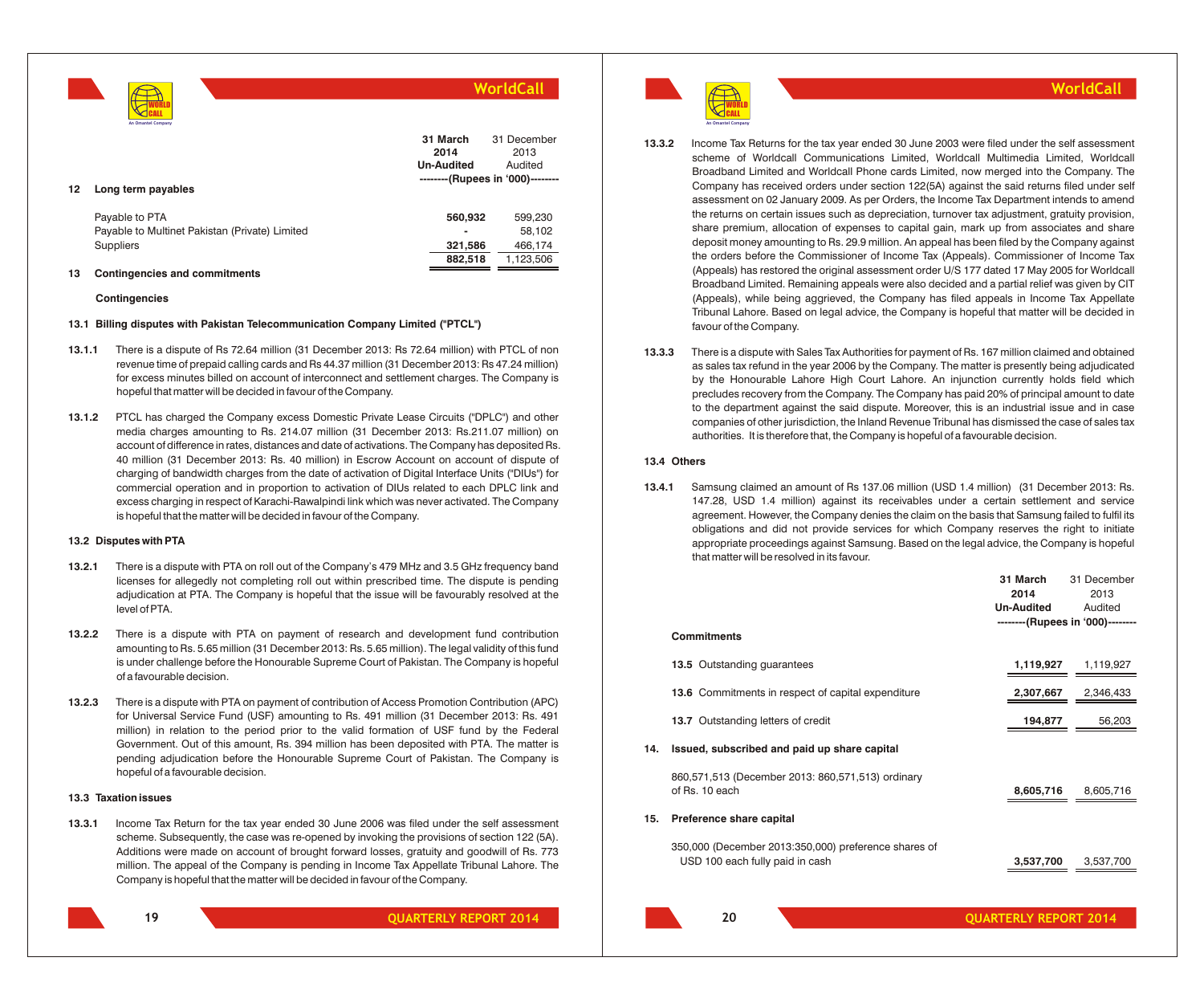|                    |  |             |                   | WorldCall                        |
|--------------------|--|-------------|-------------------|----------------------------------|
| An Omantel Company |  |             |                   |                                  |
|                    |  |             | 31 March          | 31 December                      |
|                    |  |             | 2014              | 2013                             |
|                    |  | <b>Note</b> | <b>Un-Audited</b> | Audited                          |
|                    |  |             |                   | --------(Rupees in '000)-------- |

*The reconciliation of preference shares is as follows:*

| Opening number of shares        | 350,000 | $\overline{\phantom{a}}$ |
|---------------------------------|---------|--------------------------|
| Shares issued during the period |         | 350,000                  |
| Closing number of shares        | 350.000 | 350,000                  |

These are foreign currency denominated in USD, non-voting, cumulative and convertible preference shares ("CPS", or "Preference Shares") having a face value of USD 100/- each, held by Oman Telecommunication Company SAOG ("Omantel", the Parent Company) and Habib Bank Limited (the Investor) amounting to USD 20 million and USD 15 million respectively.

The conversion option is exercisable by the holder at any time after the  $1<sup>st</sup>$  anniversary of the issue date but no later than the 5<sup>th</sup> anniversary. On 5<sup>th</sup> anniversary CPS will be mandatorily converted into ordinary voting common shares. The CPS shall be converted fully or partially in multiples of USD 1 million at the conversion ratio defined in the agreement at 10% discount on share price after first anniversary and thereby increased by 10% additional discount for each completed year of anniversary.

The holders are entitled to a non-cash dividend which will be calculated at the rate higher of 5.9% per annum on each of the preference shares or the dividend declared by the Company for Ordinary Shareholders whichever is higher.

Omantel has provided a put option to the Investor in US Dollar where the Investor can sell its Convertible Preference Shares at Participation Amount along with any accumulated and accrued Dividend Shares and other pre-agreed charges and expenses (Put Strike Price) to Omantel. This Put Option may be exercised fully or partially in a multiple of USD 1 million from the 3<sup>rd</sup> anniversary of the CPS till the 5<sup>th</sup> anniversary or on occurrence of trigger events, as defined in CPS agreement, any time during the term of CPS.

The CPS have been treated as part of equity on the following basis:

- The shares were issued under the provisions of section 84 and 86 of the Companies Ordinance, 1984 (the Ordinance) read with section 90 of the Ordinance and the Companies Share Capital (Variation in Rights and Privileges) Rules, 2000.
- The financial capital of the Company and the issue of the shares were duly approved by the shareholders of the Company at the Annual General Meeting held on 30 April 2012.
- The requirements of the Ordinance takes precedence over the requirements of International Accounting Standards.
- The preference shareholders have the right to convert these shares into Ordinary shares.



## **WorldCall**

| 16  | Cash generated from operations                                                                                                                                                                                                                                                                                                                                                                                                                                                                                                                                                     | <b>Quarter ended</b> Quarter ended<br>31 March<br>2014<br><b>Un-Audited</b><br>---------(Rupees in '000)----------                   | 31 March<br>2013<br>Un-Audited                                                                                         |
|-----|------------------------------------------------------------------------------------------------------------------------------------------------------------------------------------------------------------------------------------------------------------------------------------------------------------------------------------------------------------------------------------------------------------------------------------------------------------------------------------------------------------------------------------------------------------------------------------|--------------------------------------------------------------------------------------------------------------------------------------|------------------------------------------------------------------------------------------------------------------------|
|     | Profit/(loss) before taxation                                                                                                                                                                                                                                                                                                                                                                                                                                                                                                                                                      | 101,011                                                                                                                              | (458, 874)                                                                                                             |
|     | Adjustment for non-cash charges and other items:<br>- Depreciation on property, plant and equipment<br>- Amortization on intangible assets<br>- Amortization of transaction cost<br>- Discounting charges<br>- Amortization of long term receivables<br>- Provision for doubtful receivables<br>- Provision for stores and spares<br>- Exchange (gain)/loss on foreign currency loan<br>- Gain on sale of property, plant and equipment<br>- Retirement benefits<br>- Finance cost<br>Profit before working capital changes<br>Effect on cash flow due to working capital changes: | 322,897<br>48,344<br>6,624<br>17,820<br>(3,390)<br>10,862<br>$\overline{a}$<br>(251, 850)<br>(4,003)<br>16,039<br>139,426<br>403,780 | 295,034<br>48,344<br>4,263<br>8,034<br>(1,940)<br>38,056<br>9,000<br>41,400<br>(3,493)<br>15,148<br>151,835<br>146,807 |
| 17. | - Increase/(decrease) in stores and spares<br>- Increase in stock-in-trade<br>- Decrease in trade debts<br>- Decrease/(increase) in loans and advances<br>- (Increase)/decrease in deposits and prepayments<br>- Decrease/(increase) other receivables<br>- (Decrease)/increase in trade and other payables<br>Cash and cash equivalents                                                                                                                                                                                                                                           | (34, 674)<br>(10, 594)<br>6,262<br>129,974<br>(409, 579)<br>8,596<br>(570, 189)<br>(880, 204)<br>(476, 424)                          | 25,595<br>(11, 891)<br>142,126<br>(107, 733)<br>18,310<br>(60, 881)<br>116,340<br>121,866<br>268,673                   |
|     | Cash and bank balances                                                                                                                                                                                                                                                                                                                                                                                                                                                                                                                                                             | 1,720,787                                                                                                                            | 74.456                                                                                                                 |

## **18 Related party transactions**

The related parties comprise of shareholders, foreign subsidiary, local associated companies, related group companies, directors of the Company, companies where directors also hold directorship and key management personnel. Significant transactions with related parties are as follows: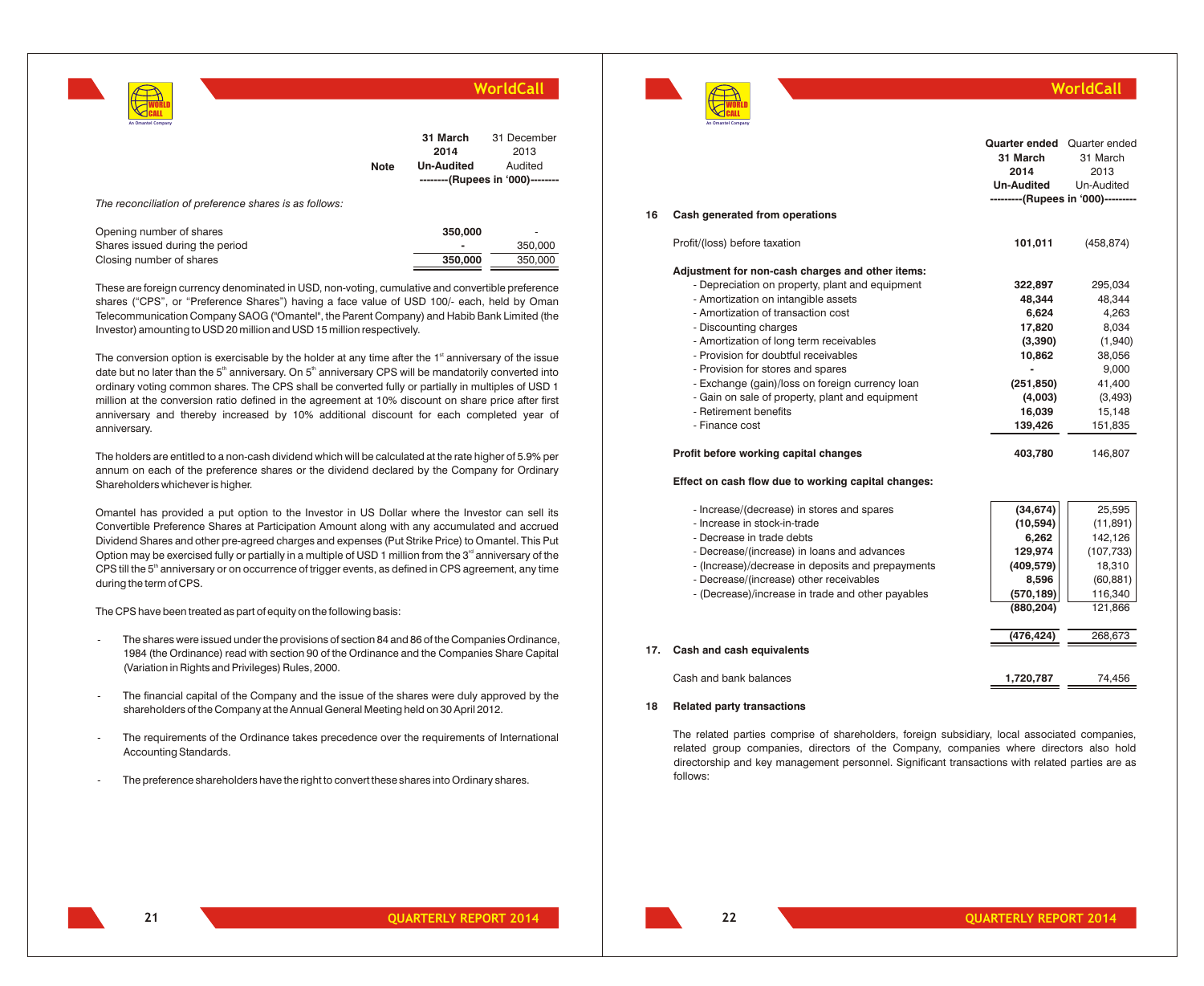

**WorldCall**

| $\bigcap$ CAII<br>An Omantel Company |                                         |                                                        |                                                                                       |
|--------------------------------------|-----------------------------------------|--------------------------------------------------------|---------------------------------------------------------------------------------------|
|                                      |                                         | Quarter ended<br>31 March<br>2014<br><b>Un-Audited</b> | Quarter ended<br>31 March<br>2013<br>Un-Audited<br>---------(Rupees in '000)--------- |
| <b>Relationship with the Company</b> | Nature of transactions                  |                                                        |                                                                                       |
| <b>Parent Company</b>                | Purchase of goods and services          |                                                        | 15                                                                                    |
|                                      | Sale of goods and services              |                                                        | 6                                                                                     |
| Other related parties                | Purchase of goods and services          | 2,521                                                  | 2,522                                                                                 |
|                                      | Sale of goods and services              | 186                                                    | 259                                                                                   |
| Key management<br>personnel          | Salaries and other employee<br>benefits | 78,019                                                 | 79,139                                                                                |
|                                      |                                         | 31 March                                               | 31 December                                                                           |
|                                      |                                         | 2014                                                   | 2013                                                                                  |
|                                      |                                         | <b>Un-Audited</b>                                      | Audited<br>--------(Rupees in '000)--------                                           |
| Period/year end balances             |                                         |                                                        |                                                                                       |
|                                      |                                         |                                                        |                                                                                       |
| Receivable from related parties      |                                         | 228.813                                                | 228,813                                                                               |
| Payable to related parties           |                                         | 2,229,193                                              | 2,364,131                                                                             |

These are in normal course of business and are interest free.

#### **19 Date of authorization for issue**

WORLD

This condensed interim financial information was authorized for issue on 30 April 2014 by the Board of Directors of the Company.

Babanchit **Lahore Chief Executive Officer Chief Executive Officer Director** 



**23**

**24**

**QUARTERLY REPORT 2014 QUARTERLY REPORT 2014**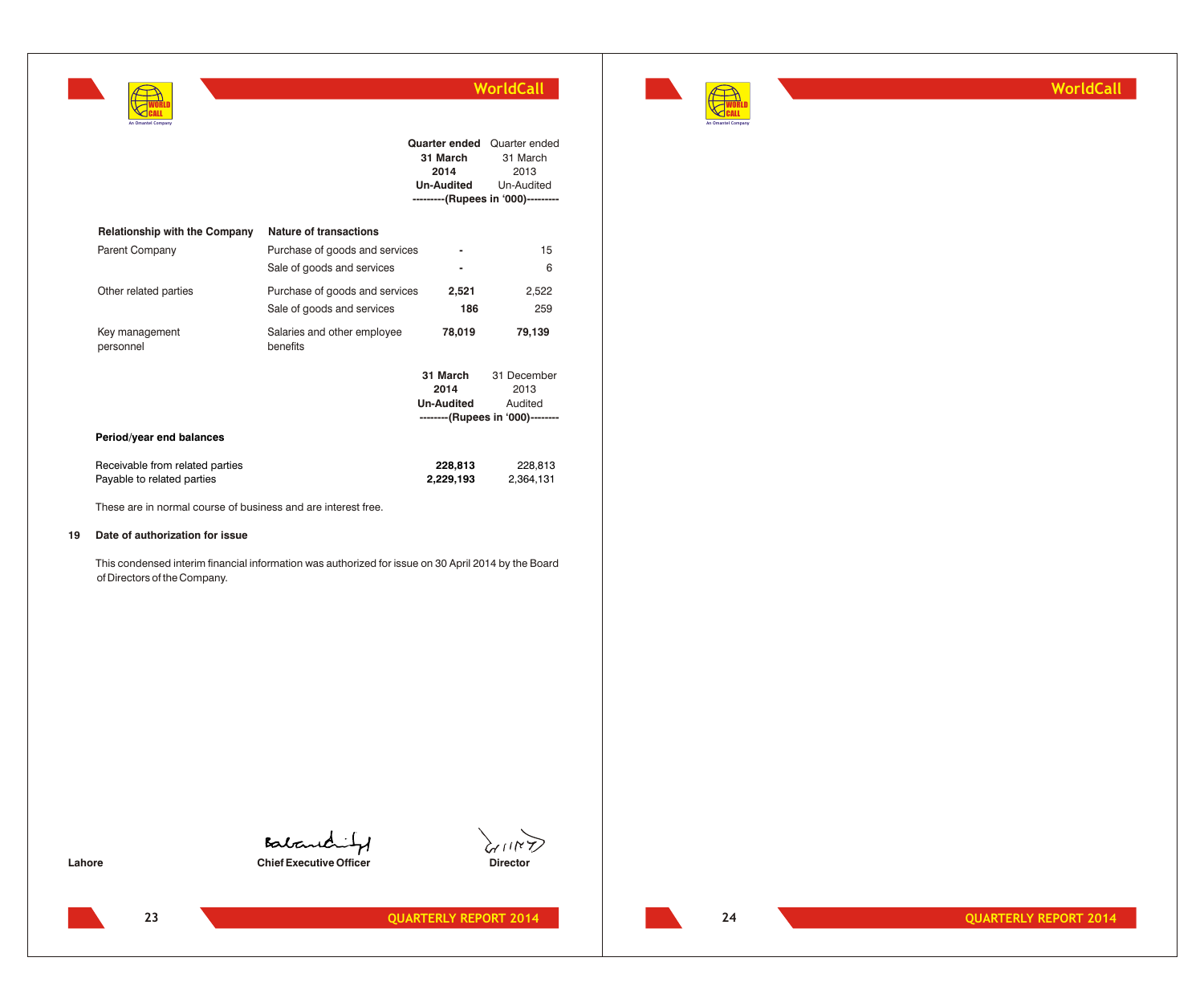

# **WORLDCALL TELECOM LIMITED AND ITS SUBSIDIARY**

**CONDENSED CONSOLIDATED INTERIM FINANCIAL INFORMATION (UN-AUDITED)**

## **31 MARCH 2014**



## **DIRECTORS' REVIEW**

The Directors of Worldcall Telecom Limited ("WTL" or the "Parent Company") are pleased to present condensed consolidated financial information of the Group for the quarter ended 31 March 2014.

## **Group Foreign Subsidiary**

**WorldCall Telecommunications Lanka (Pvt.) Limited**

Winding up of the subsidiary is in process as approved in the earlier AGM of the Parent Company. In annexed consolidated financial statements, the subsidiary has been accounted for under IFRS 5 as discontinued operations.

For and on behalf of the Board of Directors

**Lahore Babar Ali Syed** 30 April 2014 Chief Executive Officer

**26**

**25 QUARTERLY REPORT 2014 CONSUMING A REPORT 2014 26 26 QUARTERLY REPORT 2014**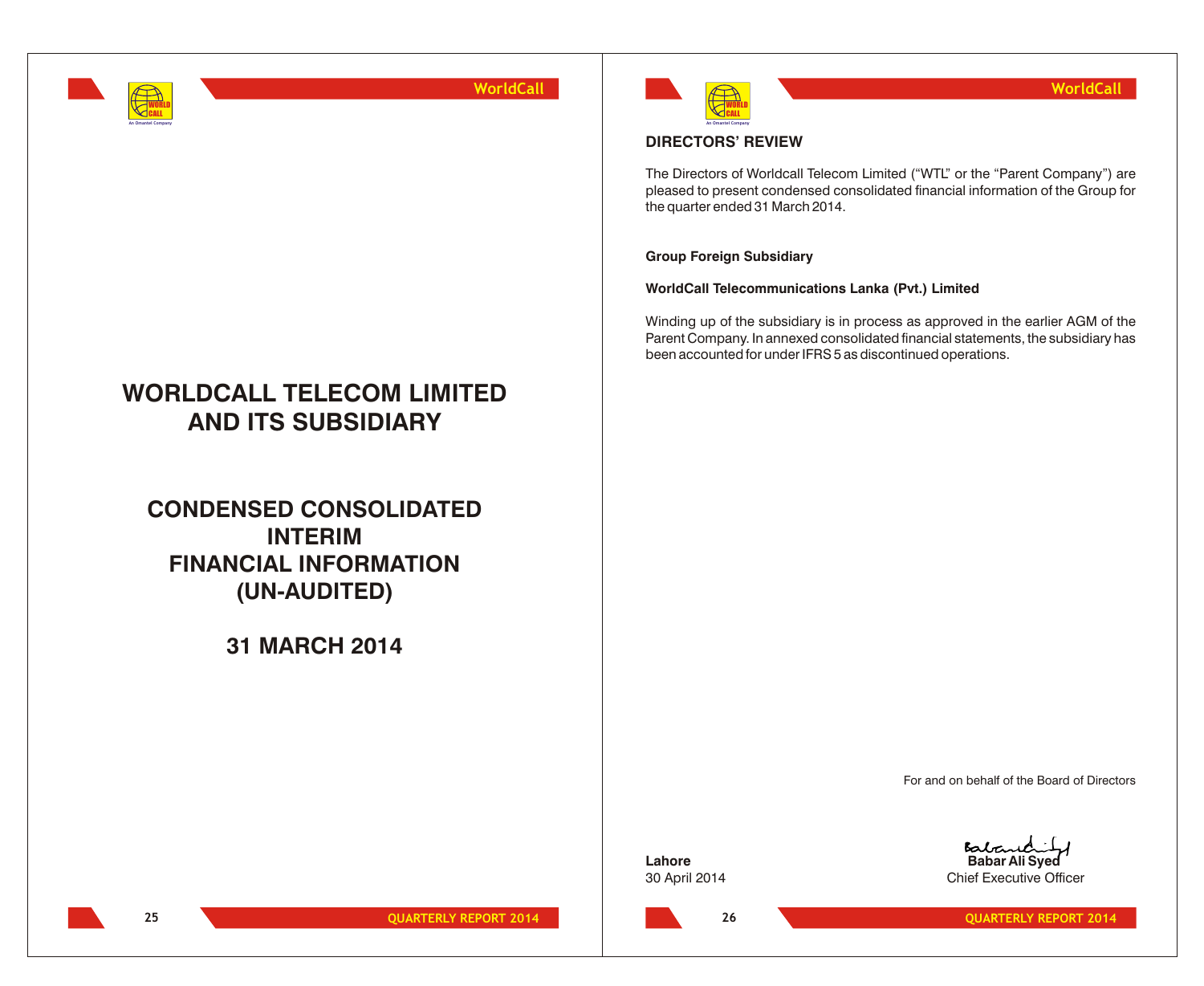## WORLD CALL **An Omantel Company**

**27**

## **WorldCall**

## **CONDENSED CONSOLIDATED INTERIM BALANCE SHEET (Un-Audited) AS AT 31 MARCH 2014 31 March** 31 December

|                                                                                                               |      | 2014                            | 2013                   |
|---------------------------------------------------------------------------------------------------------------|------|---------------------------------|------------------------|
|                                                                                                               |      | (Un-Audited)                    | (Audited)              |
|                                                                                                               | Note | ------- (Rupees in '000)------- |                        |
| <b>NON-CURRENT ASSETS</b>                                                                                     |      |                                 |                        |
| <b>Tangible fixed assets</b>                                                                                  |      |                                 |                        |
| Property, plant and equipment                                                                                 | 6    | 12,331,167                      | 12,520,955             |
| Capital work-in-progress                                                                                      |      | 1,240,532                       | 1,018,067              |
|                                                                                                               |      | 13,571,699                      | 13,539,022             |
| Intangible assets                                                                                             | 7    | 4,723,059                       | 4,775,881              |
| <b>Investment properties</b>                                                                                  | R    | 160,474                         | 160,474                |
| Long term trade receivables<br><b>Deferred taxation</b>                                                       |      | 164,983<br>2,550,513            | 172,794<br>2,546,247   |
| Long term loans and deposits                                                                                  |      | 64,168                          | 77,615                 |
|                                                                                                               |      | 21,234,896                      | 21,272,033             |
| <b>CURRENT ASSETS</b>                                                                                         |      |                                 |                        |
| Stores and spares                                                                                             |      | 220,928                         | 186,253                |
| Stock in trade                                                                                                |      | 254,492                         | 243,898                |
| Trade debts                                                                                                   |      | 1,029,325                       | 1,043,058              |
| Loans and advances - considered good<br>Deposits and prepayments                                              |      | 839,630<br>615,812              | 969,604<br>192,786     |
| Short term investments                                                                                        |      | 90,937                          | 83,193                 |
| Other receivables                                                                                             |      | 61,372                          | 69,965                 |
| Income tax recoverable - net<br>Cash and bank balances                                                        |      | 158,240<br>1,720,787            | 204,690<br>2,501,852   |
|                                                                                                               |      | 4,991,523                       | 5,495,299              |
| Assets of disposal group classified as held for sale                                                          | 9    |                                 | 128                    |
| <b>CURRENT LIABILITIES</b>                                                                                    |      | 4,991,525                       | 5,495,427              |
| Current maturities of non-current liabilities                                                                 |      | 2,036,081                       | 1,831,247              |
| Running finance under mark up arrangements - secured                                                          |      | 787,432                         | 786,944                |
| Short term borrowings                                                                                         | 10   | 66,756                          | 69,756                 |
| License fee payable                                                                                           |      | 1,021,500                       | 1,021,500              |
| Trade and other payables<br>Interest and mark up accrued                                                      |      | 6,735,018<br>225.643            | 7,040,571<br>258.311   |
|                                                                                                               |      | 10,872,430                      | 11,008,329             |
| Liabilities of disposal group classified as held for sale                                                     | 9    | 3.146<br>10,875,576             | 8.077<br>11,016,406    |
| <b>NET CURRENT LIABILITIES</b>                                                                                |      | (5,884,051)                     | (5,520,979)            |
| <b>NON-CURRENT LIABILITIES</b>                                                                                |      |                                 |                        |
| Term finance certificates - secured                                                                           | 11   | 1,095,824                       | 1,095,824              |
| Long term loans                                                                                               | 12   | 3,044,869                       | 3,201,197              |
| Retirement benefits                                                                                           |      | 335,986                         | 336,991                |
| Liabilities against assets subject to finance lease<br>Long term payables                                     | 13   | 882,518                         | 1,423<br>1,123,506     |
| Long term deposits                                                                                            |      | 42.332                          | 42.333                 |
|                                                                                                               |      | 5,401,529                       | 5,801,274              |
| Contingencies and commitments                                                                                 | 14   | 9,949,316                       | 9,949,780              |
| <b>REPRESENTED BY</b>                                                                                         |      |                                 |                        |
| Authorized capital                                                                                            |      |                                 |                        |
| 1,500,000,000 (31 December 2013: 1,500,000,000) ordinary shares of Rs. 10 each                                |      | 15,000,000                      | 15,000,000             |
| 500,000 (31 December 2013: 500,000) preference shares of USD 100 each                                         |      |                                 |                        |
| (USD 50,000,000 equivalent to Rs. 6,000,000,000)                                                              |      | 6,000,000                       | 6,000,000              |
|                                                                                                               | 15   | 8,605,716                       | 8,605,716              |
| Ordinary share capital<br>Preference share capital                                                            | 16   | 3,537,700                       | 3,537,700              |
| Share premium                                                                                                 |      | 837,335                         | 837,335                |
| Fair value reserve                                                                                            |      | 19,446                          | 11,702                 |
| Exchange translation reserve<br>Accumulated loss                                                              |      | (115, 222)<br>(3, 292, 558)     | 136,733<br>(3,532,185) |
| Capital and reserves attributable to equity holders of the Parent Company                                     |      | 9,592,417                       | 9,597,001              |
| Non controlling interest                                                                                      |      | (3.770)                         | (5.181)                |
| Surplus on revaluation                                                                                        |      | 9,588,647<br>360,669            | 9,591,820<br>357,960   |
|                                                                                                               |      | 9,949,316                       | 9,949,780              |
|                                                                                                               |      |                                 |                        |
| The annexed notes 1 to 19 form an integral part of this condensed consolidated interim financial information. |      |                                 |                        |
| Batanchit                                                                                                     |      |                                 |                        |
| <b>Chief Executive Officer</b>                                                                                |      |                                 |                        |
| Lahore                                                                                                        |      |                                 | Directo                |



## **WorldCall**

## **CONDENSED CONSOLIDATED INTERIM PROFIT AND LOSS ACCOUNT (UN-AUDITED)**

## **FOR THE QUARTER ENDED 31 MARCH 2014**

| <b>Continuing operations</b>                            | <b>Note</b>   | <b>Quarter ended</b><br>31 March<br>2014<br>(Un-Audited)<br>---------(Rupees in '000)------ | Quarter ended<br>31 March<br>2013<br>(Un-Audited) |
|---------------------------------------------------------|---------------|---------------------------------------------------------------------------------------------|---------------------------------------------------|
|                                                         |               |                                                                                             |                                                   |
| Revenue - net                                           |               | 693,607                                                                                     | 970,044                                           |
| Direct cost                                             |               | (747, 460)                                                                                  | (916, 573)                                        |
| Gross (loss)/profit                                     |               | (53, 853)                                                                                   | 53,471                                            |
| Operating cost                                          |               | (256, 341)                                                                                  | (277, 867)                                        |
| <b>Operating loss</b>                                   |               | (310, 194)                                                                                  | (224, 396)                                        |
| Finance cost                                            |               | (163, 870)                                                                                  | (164, 132)                                        |
|                                                         |               | (474, 064)                                                                                  | (388, 528)                                        |
| Impairment loss on available for sale financial assets  |               |                                                                                             |                                                   |
| Other income                                            |               | 575,075                                                                                     | 8,146                                             |
| Other expenses                                          |               |                                                                                             | (78, 492)                                         |
| Profit/(loss) before taxation                           |               | 101,011                                                                                     | (458, 874)                                        |
| Taxation                                                |               | (70, 685)                                                                                   | 202,329                                           |
| Profit/(loss) after taxation from continuing operations |               | 30,326                                                                                      | (256, 545)                                        |
| <b>Discontinued operations</b>                          |               |                                                                                             |                                                   |
| Loss for the period from discontinued operations        | 9             | (211)                                                                                       | (946)                                             |
|                                                         |               | 30,115                                                                                      | (257, 491)                                        |
| Attributable to:                                        |               |                                                                                             |                                                   |
| Equity holders of the Parent Company                    |               | 30,177                                                                                      | (257, 214)                                        |
| Non-controlling interest                                |               | (62)                                                                                        | (277)                                             |
|                                                         |               | 30,115                                                                                      | (257, 491)                                        |
| Basic loss per share                                    |               |                                                                                             |                                                   |
| From continuing and discontinued operations             | <b>Rupees</b> | (0.02)                                                                                      | (0.30)                                            |
| From continuing operations                              | <b>Rupees</b> | (0.02)                                                                                      | (0.30)                                            |
| Diluted loss per share                                  |               |                                                                                             |                                                   |
| From continuing and discontinued operations             | <b>Rupees</b> | (0.02)                                                                                      | (0.30)                                            |
| From continuing operations                              | <b>Rupees</b> | (0.02)                                                                                      | (0.30)                                            |
|                                                         |               |                                                                                             |                                                   |

The annexed notes 1 to 19 form an integral part of this condensed consolidated interim financial information.

Babarich **Lahore Chief Executive Officer Director**

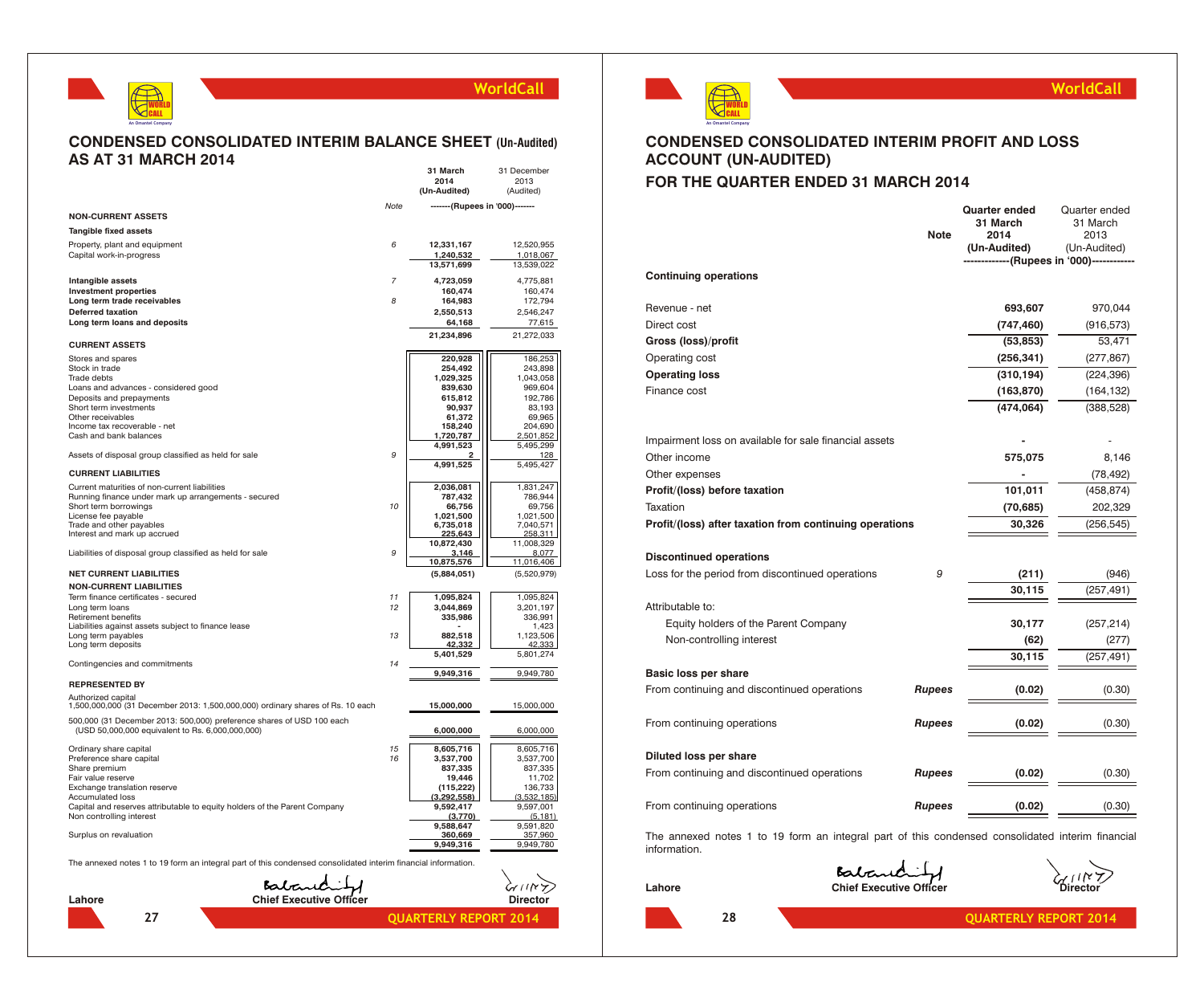



## **CONDENSED CONSOLIDATED INTERIM STATEMENT OF COMPREHENSIVE INCOME (UN-AUDITED) FOR THE QUARTER ENDED 31 MARCH 2014**

|                                                                                                                           | Quarter ended<br>31 March<br>2014<br>(Un-Audited)<br>-----------(Rupees in '000)----------- | Quarter ended<br>31 March<br>2013<br>(Un-Audited) |
|---------------------------------------------------------------------------------------------------------------------------|---------------------------------------------------------------------------------------------|---------------------------------------------------|
| Profit/(loss) for the period after tax                                                                                    | 30,115                                                                                      | (257, 491)                                        |
| Other comprehensive income/(loss) - net of tax:                                                                           |                                                                                             |                                                   |
| Items that may be reclassified subsequently<br>to profit or loss:                                                         |                                                                                             |                                                   |
| Exchange differences on translating foreign operations<br>Net change in fair value of available for sale financial assets | 5,018<br>7,744                                                                              | (879)<br>(4, 597)                                 |
|                                                                                                                           | 12,762                                                                                      | (5, 476)                                          |
| Total comprehensive income/(loss) for the period                                                                          | 42,877                                                                                      | (262, 967)                                        |
| Attributable to:<br>Equity holders of the Parent Company<br>Non-controlling interest                                      | 41,466<br>1,411                                                                             | (262, 431)<br>(536)                               |
|                                                                                                                           | 42,877                                                                                      | (262,967)                                         |

The annexed notes 1 to 19 form an integral part of this condensed consolidated interim financial information.



## **WorldCall**

## **CONDENSED CONSOLIDATED INTERIM CASH FLOW STATEMENT (UN-AUDITED)**

## **FOR THE QUARTER ENDED 31 MARCH 2014**

|                                                                  | <b>Note</b> | <b>Quarter ended</b><br>31 March<br>2014<br>(Un-Audited)<br>----------(Rupees in '000)---------- | Quarter ended<br>31 March<br>2013<br>(Un-Audited) |
|------------------------------------------------------------------|-------------|--------------------------------------------------------------------------------------------------|---------------------------------------------------|
| Cash flows from operating activities                             |             |                                                                                                  |                                                   |
| Cash (used in)/generated from operations                         | 17          | (300, 400)                                                                                       | 212,489                                           |
| Decrease in long term deposits receivable                        |             | 13,447                                                                                           | 18,085                                            |
| Decrease in long term trade receivable                           |             | 7,811                                                                                            |                                                   |
| Decrease in long term deposits payable                           |             |                                                                                                  | (25)                                              |
| Decrease in deferred income                                      |             |                                                                                                  | (21, 540)                                         |
| (Decrease)/increase in long term payables                        |             | (197, 408)                                                                                       | 59,523                                            |
| Retirement benefits paid                                         |             | (21, 887)                                                                                        | (33, 330)                                         |
| Finance cost paid                                                |             | (140, 395)                                                                                       | (136, 541)                                        |
| Taxes paid                                                       |             | (28, 500)                                                                                        | (4,378)                                           |
| Net cash (used in)/generated from operating activities           |             | (667, 332)                                                                                       | 94,283                                            |
| Cash flows from investing activities                             |             |                                                                                                  |                                                   |
| Fixed capital expenditure                                        |             | (346, 291)                                                                                       | (137, 197)                                        |
| Proceeds from sale of property, plant and equipment              |             | 4,035                                                                                            | 5,869                                             |
| Net cash used in investing activities                            |             | (342, 256)                                                                                       | (131, 328)                                        |
| Cash flows from financing activities                             |             |                                                                                                  |                                                   |
| Proceeds received against long term loan-net                     |             | 248,231                                                                                          |                                                   |
| Running finance - net                                            |             | 488                                                                                              | 2,394                                             |
| (Payment)/receipt of short term borrowings - net                 |             | (3,000)                                                                                          | 21,991                                            |
| Repayment of liabilities against assets subject to finance lease |             | (17, 322)                                                                                        | (13,768)                                          |
| Net cash generated from financing activities                     |             | 228,397                                                                                          | 10,617                                            |
|                                                                  |             |                                                                                                  |                                                   |

**Net decrease in cash and cash equivalents (781,191)** (26,428) **Cash and cash equivalents at the beginning of the period 2,501,980** 100,886 **Cash and cash equivalents at the end of the period <b>1,720,789 1,720,789 1** 



The annexed notes 1 to 19 form an integral part of this condensed consolidated interim financial information.

**29**

Babaric **Lahore Chief Executive Officer** 

Balanchity **Lahore Chief Executive Officer Director Director** 

**QUARTERLY REPORT 2014 QUARTERLY REPORT 2014**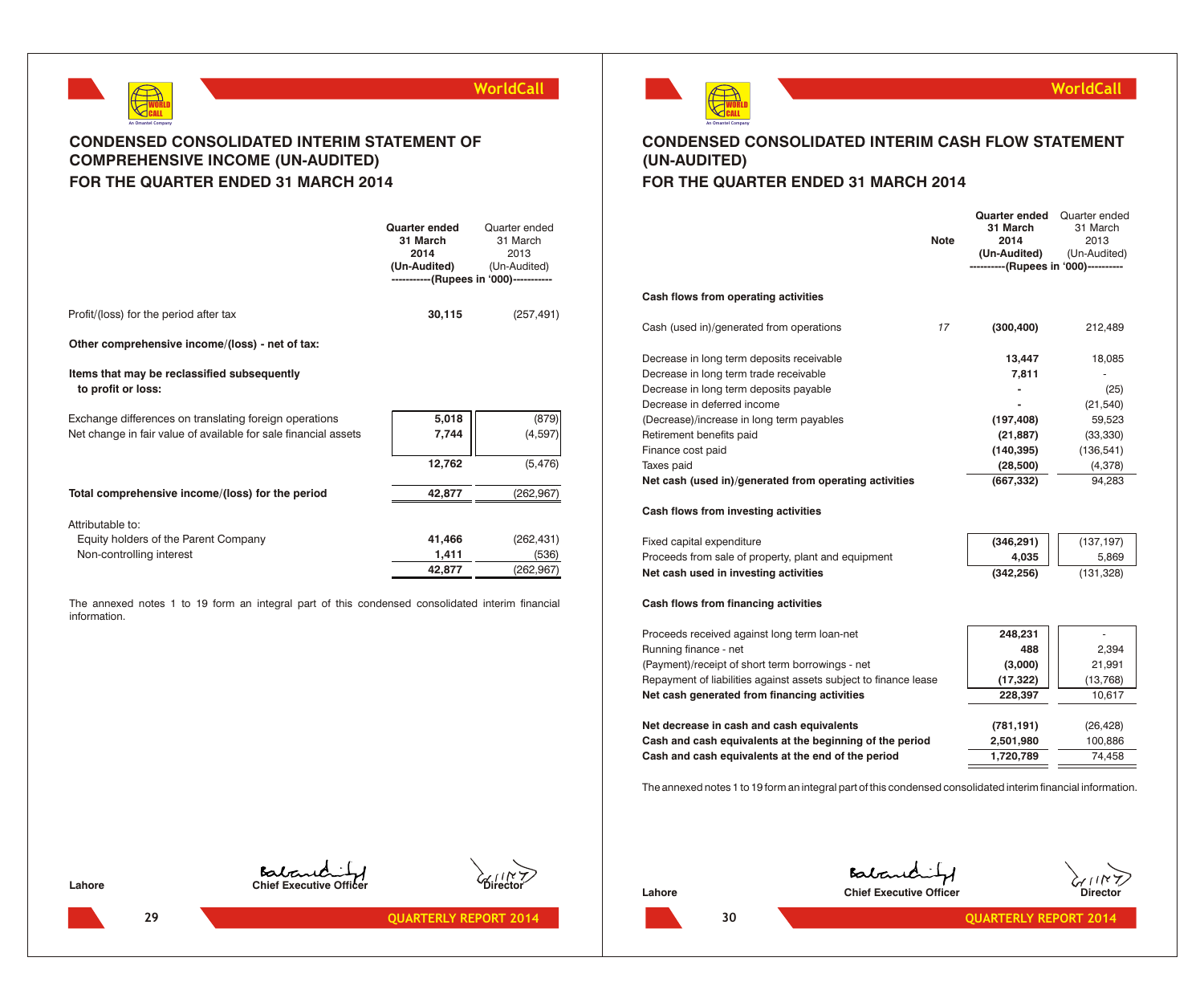**31**

# CONDENSED CONSOLIDATED INTERIM STATEMENT OF CHANGES IN EQUITY (UN-AUDITED)<br>FOR THE QUARTER ENDED 31 MARCH 2014 **CONDENSED CONSOLIDATED INTERIM STATEMENT OF CHANGES IN EQUITY (UN-AUDITED)** equity holders of the Group table to **FOR THE QUARTER ENDED 31 MARCH 2014**

**WO** O R L D

|                                                                                                               |              | Ordinary sharereference share | Share   | Fair value              | translation<br>Currency | Accumulate<br>d profit/          | Revaluation | Total       | controlling<br>Non | <b>Total Equity</b> |
|---------------------------------------------------------------------------------------------------------------|--------------|-------------------------------|---------|-------------------------|-------------------------|----------------------------------|-------------|-------------|--------------------|---------------------|
|                                                                                                               | capital<br>İ | capital                       | premium | reserve                 | reserve                 | -- (Rupees in '000) --<br>(loss) | reserve     |             | interest           |                     |
| Balance as at 31 December 2012 (Audited)                                                                      | 8,605,716    |                               | 837,335 | 13,835                  | (4,447)                 | (826, 720)                       | 348,130     | 8,973,849   | (3,286)            | 8,970,563           |
|                                                                                                               |              |                               |         |                         |                         |                                  |             |             |                    |                     |
| Loss for the Period                                                                                           |              |                               |         |                         |                         | (257, 214)                       |             | (257, 214)  |                    | (257, 214)          |
| Other comprehensive loss for the period                                                                       |              |                               |         | (4,597)                 | (620)                   |                                  |             | (5,217)     | (536)              | (5,753)             |
| Transfer to surplus on revaluation                                                                            |              |                               |         |                         |                         | (1,221)                          | 1,221       |             |                    |                     |
| Balance as at 31 March 2013 (Un-Audited)                                                                      | 8,605,716    |                               | 837,335 | 9,238                   | (5,067)                 | (1,085,155)                      | 349,351     | 8,711,418   | (3,822)            | 8,707,596           |
| Issuance of preference shares                                                                                 |              | 3,537,700                     |         |                         |                         |                                  |             | 3,537,700   |                    | 3,537,700           |
| Cost of issuance of preference shares                                                                         |              |                               |         |                         |                         | (161, 139)                       |             | (161, 139)  |                    | (161, 139)          |
| -oss for the Period                                                                                           |              |                               |         |                         |                         | (2,045,810)                      |             | (2,045,810) |                    | (2,045,810)         |
| Other comprehensive (loss)/income for the period                                                              |              |                               |         | 2,464                   | (2,500)                 | 1,665                            |             | 1,629       | (1,359)            | 270                 |
| ransfer to surplus on revaluation                                                                             |              |                               |         |                         |                         | (3,664)                          | 8,609       | 4,945       |                    | 4,945               |
| Exchange translation reserve                                                                                  |              |                               |         |                         | 144,300                 | (144,300)                        |             |             |                    |                     |
| Dividend on preference shares                                                                                 |              |                               |         |                         |                         | (93, 782)                        |             | (93, 782)   |                    | (93, 782)           |
| Balance as at 31 December 2013 (Audited)                                                                      | 8,605,716    | 3,537,700                     | 837,335 | 11,702                  | 136,733                 | (3,532,185)                      | 357,960     | 9,954,961   | (5, 181)           | 9,949,780           |
| Profit for the Period                                                                                         |              |                               |         |                         | ï                       | 30,177                           |             | 30,177      |                    | 30,177              |
| Other comprehensive income for the period                                                                     |              |                               |         | 7,744                   | 3,545                   |                                  |             | 11,289      | 1,411              | 12,700              |
| ransfer to surplus on revaluation                                                                             |              |                               |         |                         |                         | (2,709)                          | 2,709       |             |                    |                     |
| Exchange translation reserve                                                                                  |              |                               |         |                         | (255, 500)              | 255,500                          |             |             |                    |                     |
| Dividend on preference shares                                                                                 |              |                               |         |                         |                         | (43, 341)                        |             | (43, 341)   |                    | (43, 341)           |
| Balance as at 31 March 2014 (Un-Audited)                                                                      | 8,605,716    | 3,537,700                     | 837,335 | 19,446                  |                         | $(115,222)$ $(3,292,558)$        | 360,669     | 9,953,086   | (3,770)            | 9,949,316           |
| The annexed notes 1 to 19 form an integral part of this condensed consolidated interim financial information. |              |                               |         |                         |                         |                                  |             |             |                    |                     |
|                                                                                                               |              |                               |         | estant                  |                         |                                  |             |             |                    | ダニスル                |
| Lahore                                                                                                        |              |                               |         | Chief Executive Officer |                         |                                  |             |             |                    | Director            |

**WorldCall**

## **NOTES TO THE CONDENSED CONSOLIDATED INTERIM FINANCIAL INFORMATION (UN-AUDITED) FOR THE QUARTER ENDED 31 MARCH 2014**

- **1 Legal status and nature of business**
	- **1.1 The Group consists of:**

Worldcall Telecom Limited; and

Worldcall Telecommunications Lanka (Private) Limited

1.2 Worldcall Telecom Limited ("the Company") is a public limited company incorporated in Pakistan on 15 March 2001 under the Companies Ordinance, 1984 and its shares are quoted on the Karachi and Lahore Stock Exchanges. The Company commenced its operations on 01 December 2004 and is engaged in providing Wireless Local Loop ("WLL") and Long Distance & International ("LDI") services in Pakistan, operation and maintenance of public payphones network and re-broadcasting international/national satellite/terrestrial wireless and cable television and radio signals as well as interactive communication and to establish, maintain and operate the licensed telephony services. The Company has been licensed by Pakistan Telecommunication Authority ("PTA") and Pakistan Electronic Media Regulatory Authority ("PEMRA") for these purposes. The registered office of the Company is situated at 67A, C III, Gulberg III, Lahore. In the year ended 30 June, 2008, 56.80% shares (488,839,429 ordinary shares) had been acquired by Oman Telecommunications Company SAOG ("the Parent Company"). In addition to this, Holding company has also invested in preference shares as stated in note 16. **intragram is the companying transfer of the consolidated in the consolidated in the consolidated in the consolidated financial WorldCall WorldCall Telecomponents of the Company in the company incorporated in the company i** 

Worldcall Telecommunications Lanka (Private) Limited ("the Subsidiary") was incorporated in Sri Lanka and is a joint venture with Hayleys Group to operate payphones. The principal activity of the Subsidiary is the operation and maintenance of a public payphones network. Payphones are installed at various shops/commercial outlets. The Parent Company holds 70.65% of voting securities in the Subsidiary .

## **2 Basis of preparation**

#### *Consolidation*

The consolidated interim financial information includes the financial information of the Company and its Subsidiary. The financial information of the Subsidiary has been consolidated on a line by line basis.

## *Subsidiary*

Subsidiary is an entity controlled by the Company. Control exists when the Company has the power, directly or indirectly, to govern the financial and operating policies of the entity so as to benefit from its activities. The financial information of the Subsidiary is included in the consolidated financial information from the date that control commences until the date that control ceases.

## *Transactions eliminated on consolidation*

Intragroup balances and any other unrealized gains and losses or income and expenses arising from

**Chief Executive Officer Director**

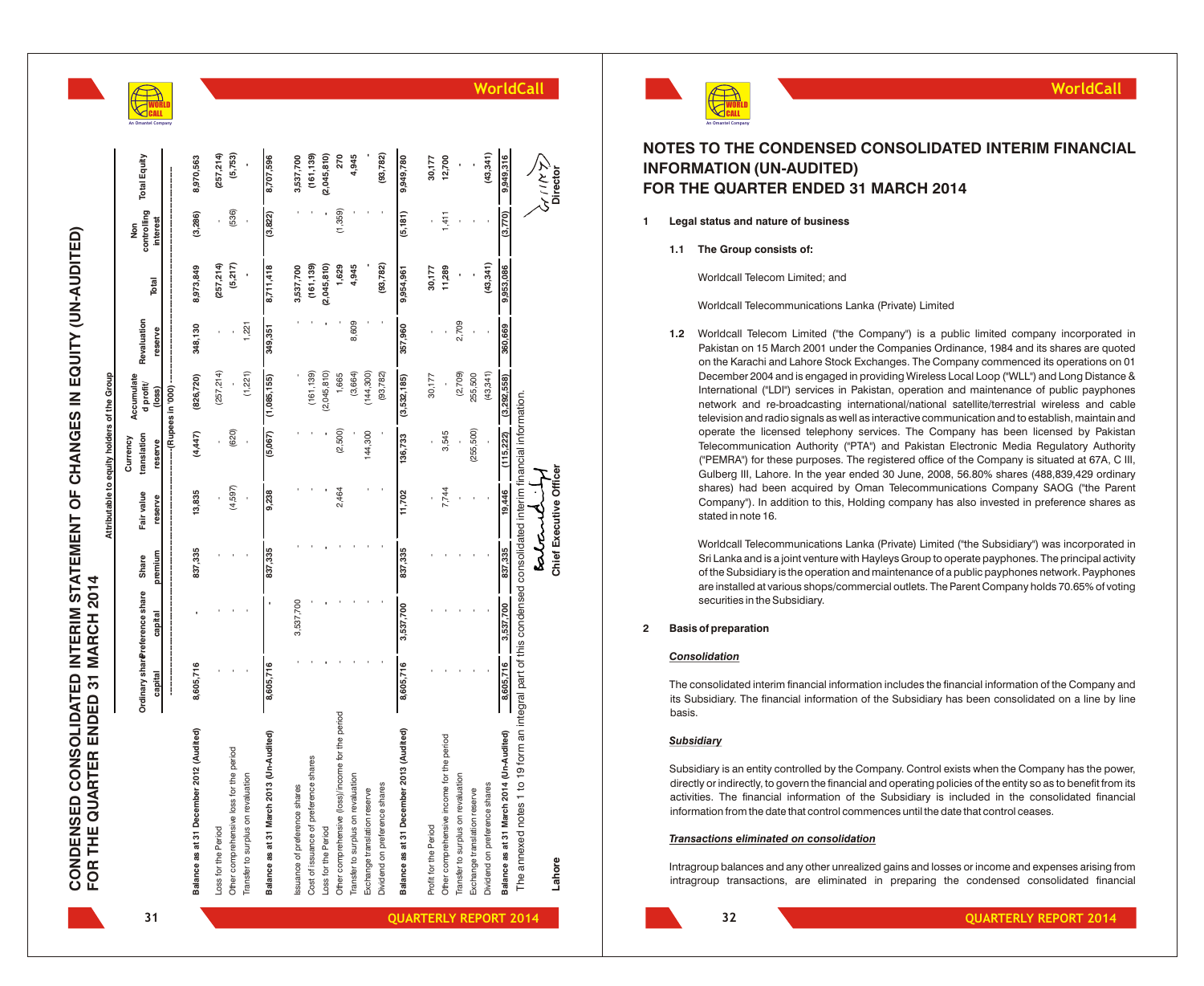

information. Unrealized losses are eliminated in the same way as unrealized gains, but only to the extent that there is no evidence of impairment.

Non controlling interest is that part of net results of operations and of net assets of the subsidiary attributable to interest which are not owned by the Group. Non controlling interest is presented separately in the consolidated financial statements. In view of negative equity of the Subsidiary, the complete amount of losses are being borne by the Company.

#### **3 Statement of compliance**

This condensed consolidated interim financial information for the period ended 31 March 2014 has been prepared in accordance with the requirements of the International Accounting Standard 34 - Interim Financial Reporting and provisions of and the directives issued under the Companies Ordinance, 1984. In case where requirements of Companies Ordinance, 1984 differ, the provisions of or directives issued under the Companies Ordinance, 1984 or directives issued by Securities and Exchange Commission of Pakistan ("SECP") have been followed. This condensed consolidated interim financial information does not include all the information and disclosures required in the annual consolidated financial statements and should be read in conjunction with the financial statements of the Group for the year ended 31 December 2013.

#### **4. Accounting policies**

Accounting policies adopted for preparation of this condensed interim financial information are same as those applied in the preparation of the audited financial statements of the Group for the year ended 31 December 2013 and stated therein, except for the following:

#### **5 Significant accounting judgments and estimates**

The preparation of condensed consolidated interim financial information in conformity with approved accounting standards requires management to make judgments, estimates and assumptions that affect the application of accounting policies and reported amounts of assets and liabilities, income and expenses. The estimates, associated assumptions and judgments are based on historical experience and various other factors that are believed to be reasonable under the circumstances, the result of which form the basis of making the judgments about carrying values of assets and liabilities that are not readily apparent from other sources. Actual results may differ from these estimates. In preparing this condensed consolidated interim financial information, the significant judgments made by management in applying accounting policies and the key sources of estimation were the same as those that were applied to the financial statements for the year ended 31 December 2013.

|   |                                                                                                        |             | 31 March<br>2014                                   | 31 December<br>2013                 |
|---|--------------------------------------------------------------------------------------------------------|-------------|----------------------------------------------------|-------------------------------------|
| 6 | Property, plant and equipment                                                                          | <b>Note</b> | (Un-audited)<br>---------(Rupees in '000)--------- | (Audited)                           |
|   | Owned and leased assets (at net book value (NBV))                                                      |             |                                                    |                                     |
|   | Opening<br>Additions during the period/year                                                            | 6.1         | 12,520,955<br>133,142<br>12,654,097                | 13,002,060<br>831,490<br>13,833,550 |
|   | Disposals for the period/year<br>Adjustment during the period/year<br>Depreciation for the period/year | 6.2         | (33)<br>(322, 897)                                 | (46,090)<br>(631)<br>(1, 265, 874)  |
|   | Closing                                                                                                | 6.3         | 12,331,167                                         | 12,520,955                          |
|   | 33                                                                                                     |             | <b>QUARTERLY REPORT 2014</b>                       |                                     |



## **WorldCall**

|     |                                | 31 March                           | 31 December |
|-----|--------------------------------|------------------------------------|-------------|
|     |                                | 2014                               | 2013        |
|     |                                | (Un-audited)                       | (Audited)   |
|     |                                | ---------(Rupees in '000)--------- |             |
| 6.1 | <b>Break-up of additions</b>   |                                    |             |
|     | Leasehold improvements         | 307                                | 1,477       |
|     | Plant and equipment            | 131,711                            | 823,293     |
|     | Office equipment               | 282                                | 1,284       |
|     | Computers                      | 842                                | 1,844       |
|     | Vehicles                       |                                    | 3,592       |
|     |                                | 133,142                            | 831,490     |
| 6.2 | Break-up of disposals (at NBV) |                                    |             |
|     | Leasehold improvement          |                                    | (11)        |
|     | Plant and equipment            |                                    | (39, 258)   |
|     | Office equipment               | (27)                               | (632)       |
|     | Computers                      |                                    | (45)        |
|     | Furniture and fixtures         | (6)                                | (273)       |
|     | Vehicles                       |                                    | (5, 871)    |
|     |                                | (33)                               | (46,090)    |

**6.3** Property, plant and equipment includes equipment deployed in implementing the Universal Service Fund network which is subject to lien exercisable by Universal Service Fund Company ("USFC") in the event of failure by the Group to maintain service availability and quality specification.

|   |                                        | <b>Note</b> | 31 March<br>2014<br>(Un-audited) | 31 December<br>2013<br>(Audited)<br>---------(Rupees in '000)--------- |
|---|----------------------------------------|-------------|----------------------------------|------------------------------------------------------------------------|
| 7 | Intangible assets (at net book value)  |             |                                  |                                                                        |
|   | Licenses                               |             | 1,538,339                        | 1,577,738                                                              |
|   | Indefeasible right of use - media cost | 7.1         | 619,233                          | 632,300                                                                |
|   | Software                               |             | 11,993                           | 12,349                                                                 |
|   | Goodwill                               | 7.2         | 2,553,494                        | 2,553,494                                                              |
|   |                                        |             | 4,723,059                        | 4,775,881                                                              |

During the year 2011, the Parent Company acquired an indefeasible right to use in respect of capacity procured from Multinet Pakistan (Private) Limited for a period of 15 years.

Goodwill represents the difference between the cost of the acquisition (fair value of consideration paid) and the fair value of the net identifiable assets acquired at the time of merger of Worldcall Telecom Limited with Worldcall Communications Limited, Worldcall Multimedia Limited and Worldcall Broadband Limited.

The Parent Company assessed the recoverable amount of Goodwill at 31 March 2014 and determined that, as of this date, there is no indication of impairment of Goodwill. The recoverable amount was calculated on the basis of five years financial business plan approved by the Board.

The business plan also includes a comprehensive analysis of the existing operational deployments of the Parent Company along with strategic direction of future investments and business growth. Discount rate of 25.18% was used for the calculation of net present value of future cash flows. The cash flows beyond the five years period have been extrapolated using a steady 5% growth rate which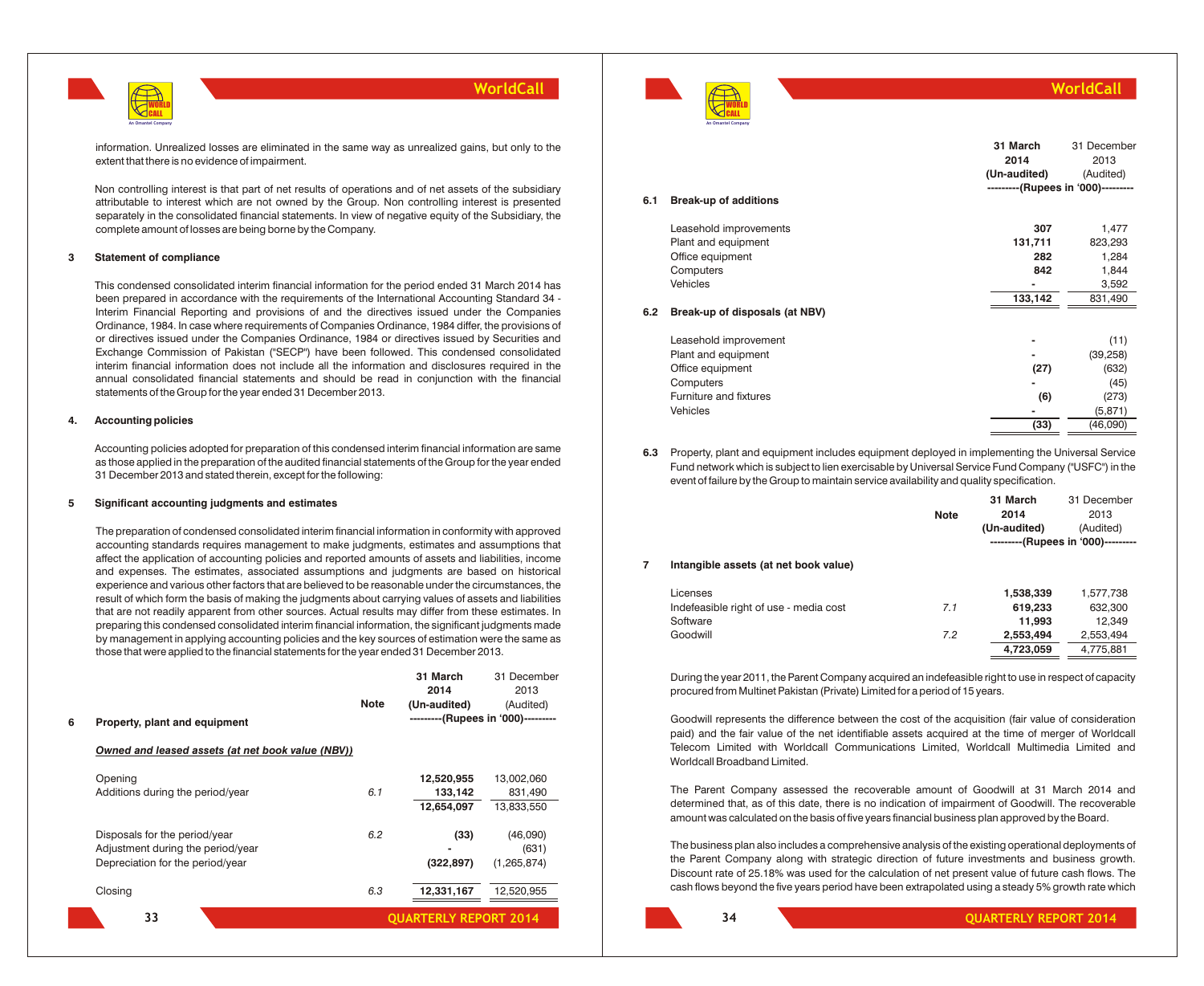

is consistent with the long-term average growth rate for the industry, whereas for the purpose of impairment calculation, no growth is considered in cash flows beyond the period of five years as per International Accounting Standard 36 - Impairment of Assets.

## **8 Long term trade receivables**

This represents receivable from the sale of optical fiber cable stated at amortized cost by using the discount rate of 16% per annum.

## **9 Non current assets and liabilities classified as held for sale**

The Subsidiary was suffering losses as the demand for payphones in Sri Lanka has greatly diminished. Keeping in view the Sri Lankan market conditions and negative equity of the Subsidiary, the management decided and approved the winding up of the Subsidiary. Long term investment in the Subsidiary has been classified as discontinued operations.

Following are the results for the period ending 31 March 2014 and the comparative period of discontinued operations:

|                                                      |             | <b>Quarter ended</b><br>31 March<br>2014 | Quarter ended<br>31 March<br>2013 |
|------------------------------------------------------|-------------|------------------------------------------|-----------------------------------|
| <b>Results of discontinued operations</b>            | <b>Note</b> | (Un-Audited)                             | (Un-Audited)                      |
|                                                      |             | ---------(Rupees in '000)---------       |                                   |
| Revenue                                              |             |                                          | ÷                                 |
| <b>Expenses</b><br>Results from operating activities |             | (211)<br>(211)                           | (991)<br>(991)                    |
| Finance cost                                         |             |                                          | (1)                               |
| Other income                                         |             |                                          | 46                                |
| Loss for the period                                  |             | (211)                                    | (946)                             |
| Cash flow used in discontinued operations            |             |                                          |                                   |
| Net cash used in operating activities                |             | (126)                                    | (630)                             |
| Net cash generated from financing activities         |             |                                          | 488                               |
| Net cash used in discontinued operation              |             | (126)                                    | (142)                             |
|                                                      |             | 31 March                                 | 31 December                       |
|                                                      |             | 2014<br>(Un-Audited)                     | 2013<br>(Un-Audited)              |
| <b>Assets and liabilities</b>                        |             | ---------(Rupees in '000)---------       |                                   |
| Assets                                               |             |                                          |                                   |
| Cash and bank balances                               |             | 2                                        | 128                               |
| <b>Liabilities</b>                                   |             | $\overline{2}$                           | 128                               |
| Trade and other payables                             |             | 3,139                                    | 8,070                             |
| Income tax payable                                   |             | 7                                        | 7                                 |
|                                                      |             | 3,146                                    | 8,077                             |
| Short term borrowings                                |             |                                          |                                   |
| Soneri Bank Limited - I                              | 10.1        | 32,051                                   | 35,051                            |
| Soneri Bank Limited - II                             | 10.2        | 34,705                                   | 34,705                            |
|                                                      |             | 66,756                                   | 69,756                            |
| 35                                                   |             | <b>QUARTERLY REPORT 2014</b>             |                                   |



**10.1** This facility is repayable up to 23 May 2014 having mark up of six month KIBOR plus 4% per annum. It is secured through joint pari passu hypothecation agreement with 25% margin.

**10.2** This facility is repayable up to 23 May 2014 having mark up of six month KIBOR plus 4% per annum. It is secured through joint pari passu hypothecation agreement with 25% margin.

|    |                                     | 31 March                           | 31 December |
|----|-------------------------------------|------------------------------------|-------------|
|    |                                     | 2014                               | 2013        |
|    |                                     | (Un-Audited)                       | (Audited)   |
|    |                                     | ---------(Rupees in '000)--------- |             |
| 11 | Term finance certificates - secured |                                    |             |
|    | Term finance certificates           | 1,643,735                          | 1,643,735   |
|    | Less: Initial transaction cost      | (53, 994)                          | (53,994)    |
|    |                                     | 1,589,741                          | 1,589,741   |
|    | Amortization of transaction cost    | 53,994                             | 53,994      |
|    |                                     | 1,643,735                          | 1,643,735   |
|    | Less: Current maturity              | (547, 911)                         | (547, 911)  |
|    |                                     | 1,095,824                          | 1,095,824   |
|    |                                     |                                    |             |

Term finance certificates have a face value of Rs. 5,000 per certificate.

## *Term finance certificates*

These represent listed Term Finance Certificates ("TFC") amounting to Rs. 3,838 million. Rs. 3,000 million were offered Pre-IPO out of which Rs. 2,838 million were subscribed by underwriters and Rs. 1,000 million was received from public against subscription. Profit rate is charged at six months average KIBOR plus 1.60% per annum.

These TFCs have been rescheduled by majority of TFC holders. The principal will be repayable in three semi annual instalments commencing from 07 October 2014.

|    |                                       |             | 31 March                           | 31 December |
|----|---------------------------------------|-------------|------------------------------------|-------------|
|    |                                       |             | 2014                               | 2013        |
|    |                                       | <b>Note</b> | (Un-Audited)                       | (Audited)   |
|    |                                       |             | ---------(Rupees in '000)--------- |             |
| 12 | Long term loans                       |             |                                    |             |
|    | Askari Bank Limited                   | 12.1        | 2,879,971                          | 3,201,197   |
|    | Summit Bank Limited                   | 12.2        | 164,898                            |             |
|    |                                       |             | 3,044,869                          | 3,201,197   |
|    | 12.1 Askari Bank Limited              |             |                                    |             |
|    | Receipt                               |             | 2,943,855                          | 2,943,855   |
|    | Less: Initial transaction cost        |             | (129, 365)                         | (129, 365)  |
|    |                                       |             | 2,814,490                          | 2,814,490   |
|    | Add: Amortization of transaction cost |             | 23,386                             | 16,762      |
|    |                                       |             | 2,837,876                          | 2,831,252   |
|    | 36                                    |             | <b>QUARTERLY REPORT 2014</b>       |             |

**WorldCall**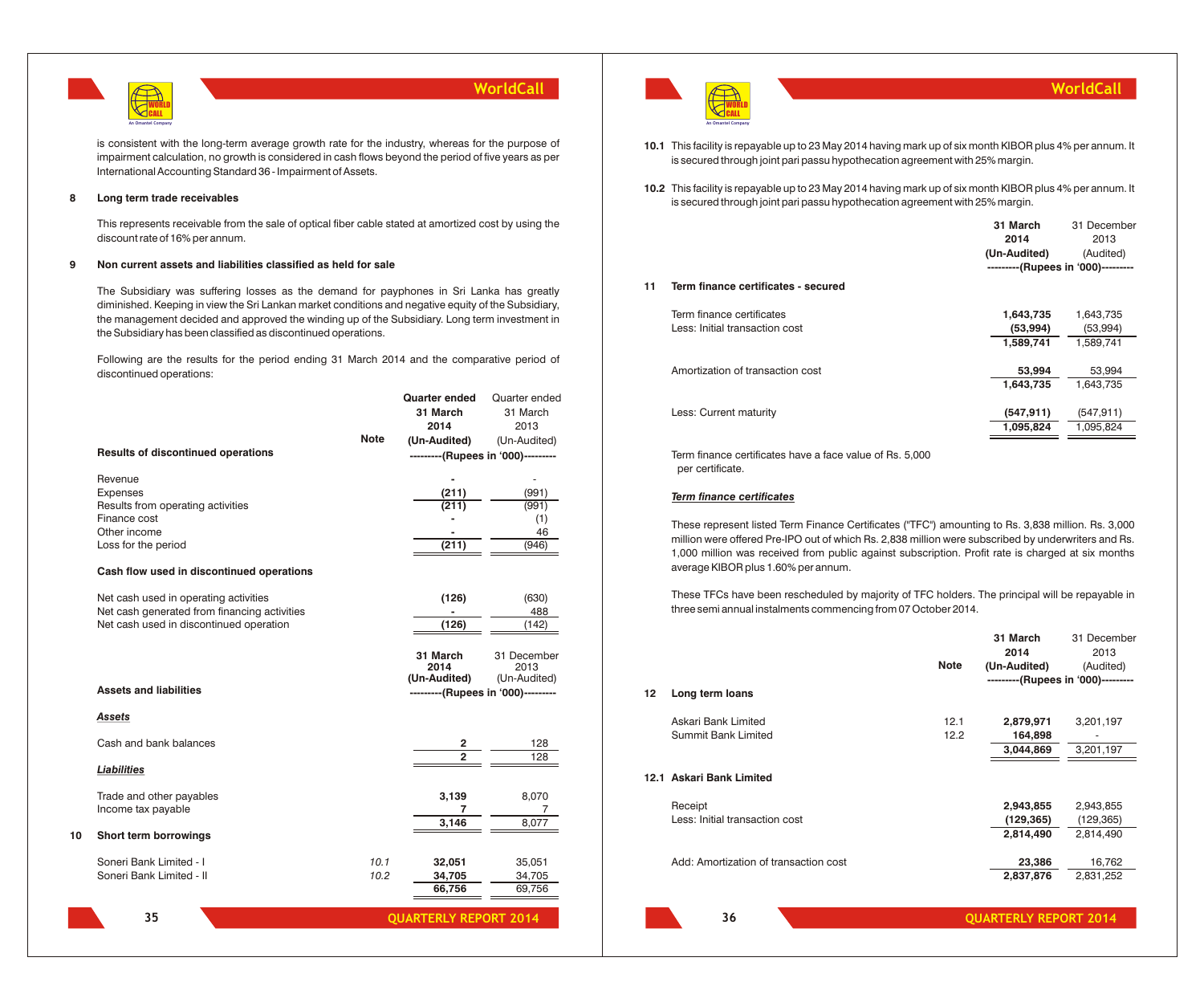| An Omantel Company     | WorldCall                                                              |                                  |  |
|------------------------|------------------------------------------------------------------------|----------------------------------|--|
|                        | 31 March<br>2014<br>(Un-audited)<br>---------(Rupees in '000)--------- | 31 December<br>2013<br>(Audited) |  |
| Add: Exchange loss     | 433,695<br>3,271,571                                                   | 685,545<br>3,516,797             |  |
| Less: Current maturity | (391, 600)<br>2,879,971                                                | (315,600)<br>3,201,197           |  |

This represents foreign currency syndicated loan facility amounting to USD 35 million from Askari Bank Limited Offshore Banking Unit, Bahrain, with the lead arranger being Askari Bank Limited. Initially, this loan was repayable in 20 equal quarterly instalments with 2 years grace period commencing from 06 June 2013. Profit is charged at three months average LIBOR plus 1.75% per annum and monitoring fee at 1.20% per annum. To secure the facility an unconditional, irrevocable, first demand stand-by letter of credit has been issued by National Bank of Oman favouring Askari Bank Limited against the corporate guarantee of the Holding Company. This arrangement shall remain effective until all obligations under the facility are settled.

This loan was rescheduled by Askari Bank Limited. Keeping other terms and conditions of the agreement un-modified, the principal is repayable in 16 quarterly instalments commencing from 06 June 2014. The aggregate grace period now stands at 3 years from the original date of the loan facility, as per revised terms of the agreement.

|                                       | 31 March                           | 31 December |
|---------------------------------------|------------------------------------|-------------|
|                                       | 2014                               | 2013        |
|                                       | (Un-audited)                       | (Audited)   |
|                                       | ---------(Rupees in '000)--------- |             |
| 12.2 Summit Bank Limited              |                                    |             |
| Receipt                               | 250,000                            |             |
| Less: Initial transaction cost        | (1,769)                            | ٠           |
|                                       | 248,231                            | ٠           |
| Add: Amortization of transaction cost | $\overline{\phantom{a}}$           | ٠           |
|                                       | 248,231                            | ۰           |
| Less: Current maturity                | (83, 333)                          |             |
|                                       | 164,898                            |             |
|                                       |                                    |             |

This represents a term finance facility of PKR 250 million. This loan is repayable over a period of 18 equal monthly instalments commencing from 01 October 2014. . Profit is being charged at current TDR rate plus 2.5%. It is secured through lien over TDR with 10% margin alongwith initial ranking charge which is to be upgraded to joint pari passu hypothecation charge with 25% margin within 60 days. **31 March** 31 December

|    |                                      | JI MANJI                           | u Lucucinuci |
|----|--------------------------------------|------------------------------------|--------------|
|    |                                      | 2014                               | 2013         |
|    |                                      | (Un-audited)                       | (Audited)    |
| 13 | Long term payables                   | ---------(Rupees in '000)--------- |              |
|    | Pakistan Telecommunication Authority | 560,932                            | 599,230      |
|    | Multinet Pakistan (Private) Limited  |                                    | 58,102       |
|    | <b>Suppliers</b>                     | 321.586                            | 466.174      |
|    |                                      | 882,518                            | 1,123,506    |
|    |                                      |                                    |              |
|    |                                      |                                    |              |

**37**



**WorldCall**

#### **14 Contingencies and commitments**

#### **Contingencies**

#### **14.1 Billing disputes with Pakistan Telecommunication Company Limited ("PTCL")**

- **14.1.1** There is a dispute of Rs 72.64 million (31 December 2013: Rs 72.64 million) with PTCL of non revenue time of prepaid calling cards and Rs 44.37 million (31 December 2013: Rs 47.24 million) for excess minutes billed on account of interconnect and settlement charges. The Company is hopeful that matter will be decided in favour of the Company.
- **14.1.2** PTCL has charged the Company excess Domestic Private Lease Circuits ("DPLC") and other media charges amounting to Rs. 214.07 million (31 December 2013: Rs.211.07 million) on account of difference in rates, distances and date of activations. The Company has deposited Rs. 40 million (31 December 2013: Rs. 40 million) in Escrow Account on account of dispute of charging of bandwidth charges from the date of activation of Digital Interface Units ("DIUs") for commercial operation and in proportion to activation of DIUs related to each DPLC link and excess charging in respect of Karachi-Rawalpindi link which was never activated. The Company is hopeful that the matter will be decided in favour of the Parent Company.

#### **14.2 Disputes with Pakistan Telecommunication Authority ("PTA")**

- **14.2.1** There is a dispute with PTA on roll out of the Company's 479 MHz and 3.5 GHz frequency band licenses for allegedly not completing roll out within prescribed time. The dispute is pending adjudication at PTA. The Company is hopeful that the issue will be favourably resolved at the level of PTA.
- **14.2.2** There is a dispute with PTA on payment of research and development fund contribution amounting to Rs. 5.65 million (31 December 2013: Rs. 5.65 million). The legal validity of this fund is under challenge before the Honourable Supreme Court of Pakistan. The Parent Company is hopeful of a favourable decision.
- **14.2.3** There is a dispute with PTA on payment of contribution of Access Promotion Contribution (APC) for Universal Service Fund (USF) amounting to Rs. 491 million (31 December 2013: Rs. 491 million) in relation to the period prior to the valid formation of USF fund by the Federal Government. Out of this amount, Rs. 394 million has been deposited with PTA. The matter is pending adjudication before the Honourable Supreme Court of Pakistan. The Parent Company is hopeful of a favourable decision.

#### **14.3 Taxation issues**

- **14.3.1** Income Tax Return for the tax year ended 30 June 2006 was filed under the self assessment scheme. Subsequently, the case was re-opened by invoking the provisions of section 122 (5A). Additions were made on account of brought forward losses, gratuity and goodwill of Rs. 773 million. The appeal of the Company is pending in Income Tax Appellate Tribunal Lahore. The Parent Company is hopeful that the matter will be decided in favour of the Parent Company.
- **14.3.2** Income Tax Returns for the tax year ended 30 June 2003 were filed under the self assessment scheme of Worldcall Communications Limited, Worldcall Multimedia Limited, Worldcall Broadband Limited and Worldcall Phone cards Limited, now merged into the Company. The Company has received orders under section 122(5A) against the said returns filed under self assessment on 02 January 2009. As per Orders, the Income Tax Department intends to amend the returns on certain issues such as depreciation, turnover tax adjustment, gratuity provision, share premium, allocation of expenses to capital gain, mark up from associates and share

**31 March**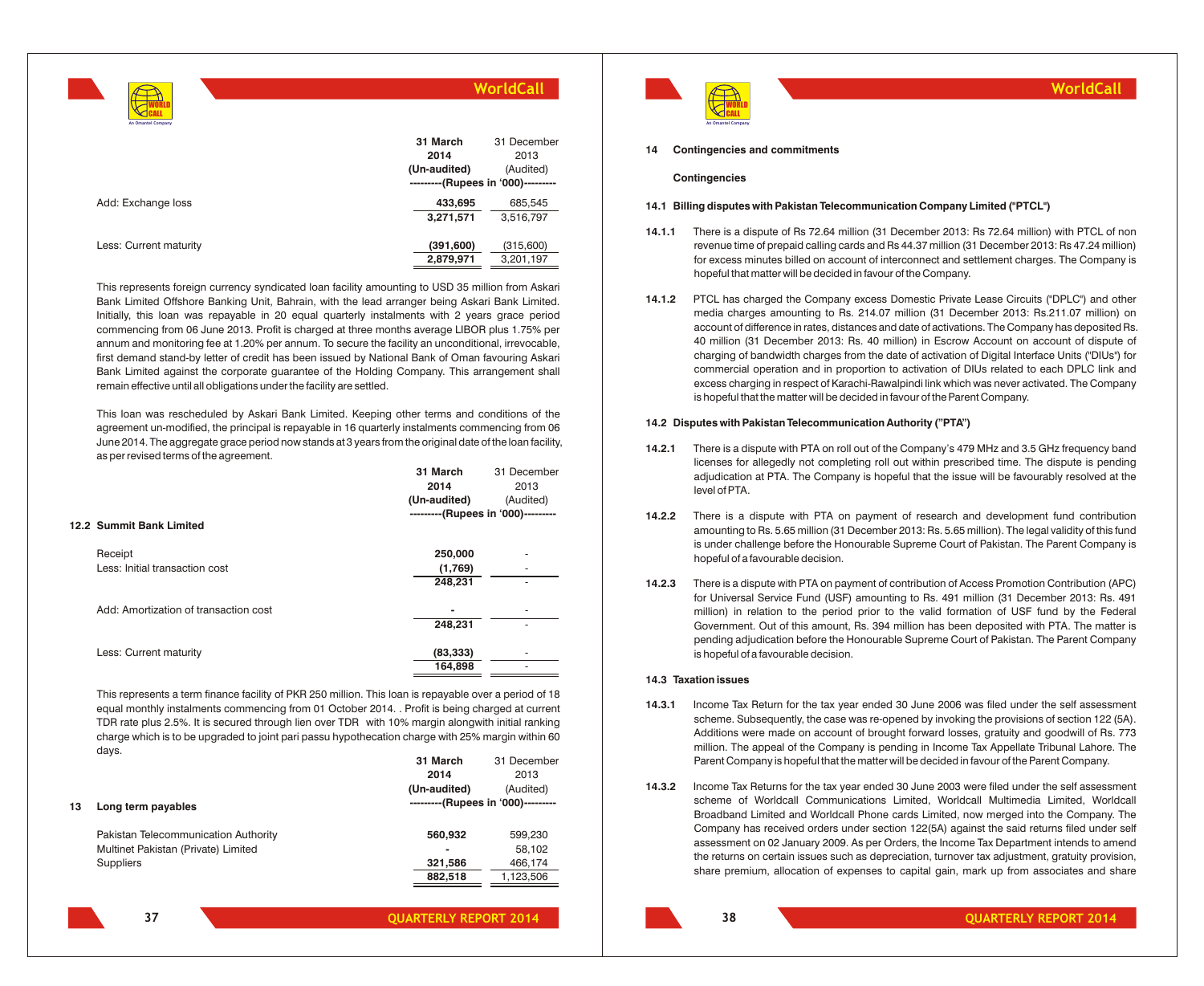

deposit money amounting to Rs. 29.9 million. An appeal has been filed by the Parent Company against the orders before the Commissioner of Income Tax (Appeals). Commissioner of Income Tax (Appeals) has restored the original assessment order U/S 177 dated 17 May 2005 for Worldcall Broadband Limited. Remaining appeals were also decided and a partial relief was given by CIT (Appeals), while being aggrieved, the Parent Company has filed appeals in Income Tax Appellate Tribunal Lahore. Based on legal advice, the Parent Company is hopeful that matter will be decided in favour of the Parent Company.

**14.3.3** There is a dispute with Sales Tax Authorities for payment of Rs. 167 million claimed and obtained as sales tax refund in the year 2006 by the Parent Company. The matter is presently being adjudicated by the Honourable Lahore High Court Lahore. An injunction currently holds field which precludes recovery from the Parent Company. The Parent Company has paid 20% of principal amount to date to the department against the said dispute. Moreover, this is an industrial issue and in case companies of other jurisdiction, the Inland Revenue Tribunal has dismissed the case of sales tax authorities. It is therefore that, the Parent Company is hopeful of a favourable decision.

#### **14.4 Others**

**14.4.1** Samsung claimed an amount of Rs 137.06 million (USD 1.4 million) (31 December 2013: Rs. 147.28, USD 1.4 million) against its receivables under a certain settlement and service agreement. However, the Parent Company denies the claim on the basis that Samsung failed to fulfil its obligations and did not provide services for which Parent Company reserves the right to initiate appropriate proceedings against Samsung. Based on the legal advice, the Parent Company is hopeful that matter will be resolved in its favour.

|     |                                                                                         | 31 March<br>2014<br>(Un-audited)<br>---------(Rupees in '000)--------- | 31 December<br>2013<br>(Audited) |
|-----|-----------------------------------------------------------------------------------------|------------------------------------------------------------------------|----------------------------------|
|     | <b>Commitments</b>                                                                      |                                                                        |                                  |
|     | 14.5 Outstanding guarantees                                                             | 1,119,927                                                              | 1,119,927                        |
|     | 14.6 Commitments in respect of capital expenditure                                      | 2,307,667                                                              | 2,346,433                        |
|     | 14.7 Outstanding letters of credit                                                      | 194,877                                                                | 56,203                           |
| 15. | Issued, subscribed and paid up share capital                                            |                                                                        |                                  |
|     | 860,571,513 (December 2013: 860,571,513) ordinary<br>of Rs. 10 each                     | 8,605,716                                                              | 8,605,716                        |
| 16. | Preference share capital                                                                |                                                                        |                                  |
|     | 350,000 (December 2013:350,000) preference shares of<br>USD 100 each fully paid in cash | 3,537,700                                                              | 3,537,700                        |
|     | The reconciliation of preference shares is as follows:                                  |                                                                        |                                  |
|     | Opening number of shares<br>Shares issued during the period<br>Closing number of shares | 350,000<br>350,000                                                     | 350,000<br>350,000               |
|     | 50                                                                                      | <b>OIIARTERIV REPORT 2014</b>                                          |                                  |



**40**

These are foreign currency denominated in USD, non-voting, cumulative and convertible preference shares ("CPS", or "Preference Shares") having a face value of USD 100/- each, held by Oman Telecommunication Company SAOG ("Omantel", the Parent Company) and Habib Bank Limited (the Investor) amounting to USD 20 million and USD 15 million respectively.

**WorldCall**

The conversion option is exercisable by the holder at any time after the  $1<sup>st</sup>$  anniversary of the issue date but no later than the  $5<sup>th</sup>$  anniversary. On  $5<sup>th</sup>$  anniversary CPS will be mandatorily converted into ordinary voting common shares. The CPS shall be converted fully or partially in multiples of USD 1 million at the conversion ratio defined in the agreement at 10% discount on share price after first anniversary and thereby increased by 10% additional discount for each completed year of anniversary.

The holders are entitled to a non-cash dividend which will be calculated at the rate higher of 5.9% per annum on each of the preference shares or the dividend declared by the Company for Ordinary Shareholders whichever is higher.

Omantel has provided a put option to the Investor in US Dollar where the Investor can sell its Convertible Preference Shares at Participation Amount along with any accumulated and accrued Dividend Shares and other pre-agreed charges and expenses (Put Strike Price) to Omantel. This Put Option may be exercised fully or partially in a multiple of USD 1 million from the 3<sup>rd</sup> anniversary of the CPS till the 5<sup>th</sup> anniversary or on occurrence of trigger events, as defined in CPS agreement, any time during the term of CPS.

The CPS have been treated as part of equity on the following basis:

- The shares were issued under the provisions of section 84 and 86 of the Companies Ordinance, 1984 (the Ordinance) read with section 90 of the Ordinance and the Companies Share Capital (Variation in Rights and Privileges) Rules, 2000.
- The financial capital of the Company and the issue of the shares were duly approved by the shareholders of the Company at the Annual General Meeting held on 30 April 2012.
- The requirements of the Ordinance takes precedence over the requirements of International Accounting Standards.
- The preference shareholders have the right to convert these shares into Ordinary shares.

|    |                                                  | <b>Quarter ended</b>               | Quarter ended |
|----|--------------------------------------------------|------------------------------------|---------------|
|    |                                                  | 31 March                           | 31 March      |
|    |                                                  | 2014                               | 2013          |
|    |                                                  | (Un-Audited)                       | (Un-Audited)  |
|    |                                                  | ---------(Rupees in '000)--------- |               |
| 17 | Cash generated from operations                   |                                    |               |
|    | Profit/(loss) before taxation                    | 100,800                            | (459, 820)    |
|    | Adjustment for non-cash charges and other items: |                                    |               |
|    | - Depreciation on property, plant and equipment  | 322,897                            | 295,034       |
|    | - Amortization on intangible assets              | 48.344                             | 48.344        |
|    | - Amortization of transaction cost               | 6,624                              | 4,263         |
|    | - Discounting charges                            | 17,820                             | 8,034         |
|    | - Amortization of long term receivables          | (3,390)                            | (1,940)       |
|    | - Provision for doubtful receivables             | 10,862                             | 38,056        |
|    |                                                  |                                    |               |

**QUARTERLY REPORT 2014 QUARTERLY REPORT 2014**